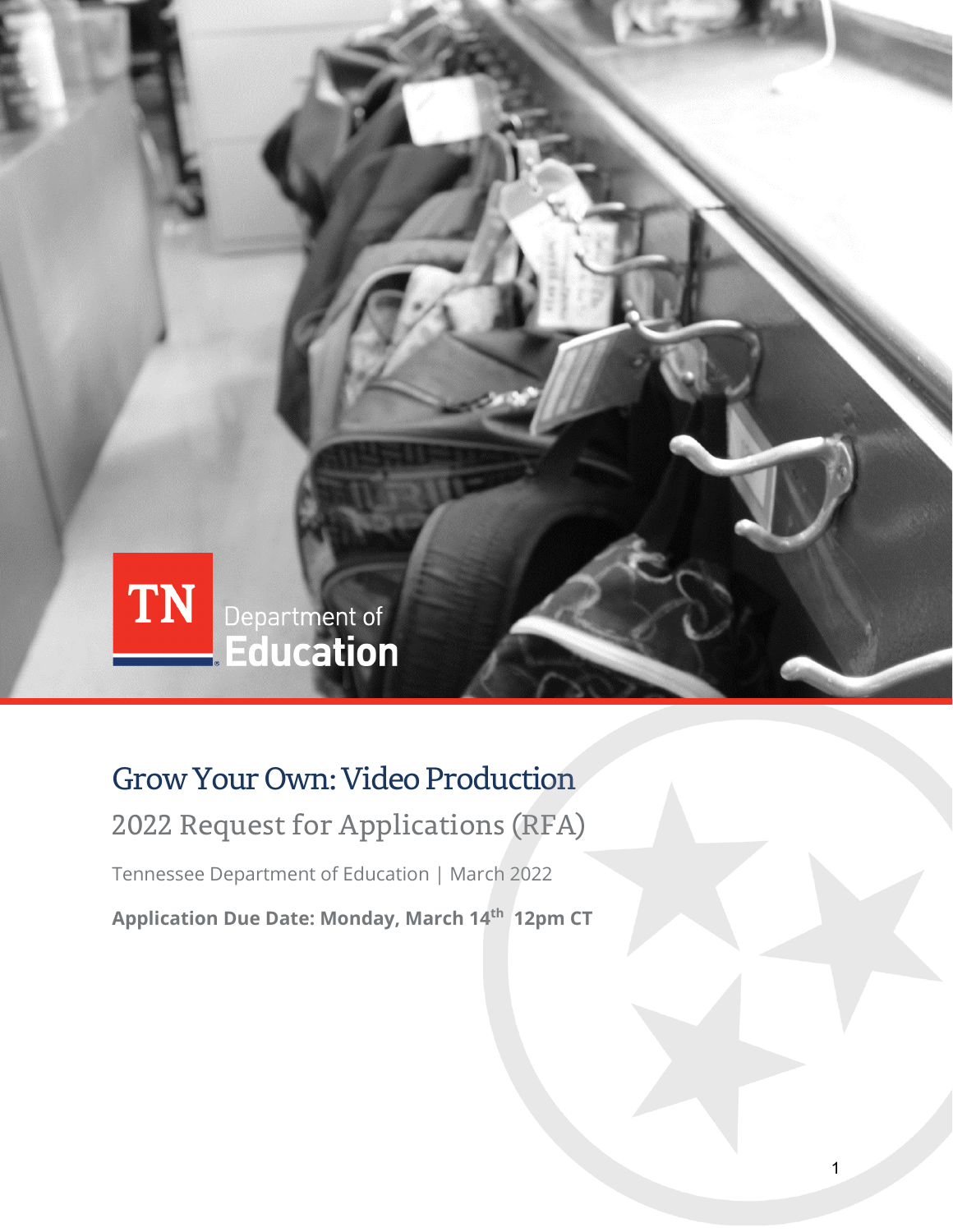# **Table of Contents**

[General Information](#page-2-0)

[Review Process](#page-3-0)

**[Schedule](#page-3-1)** 

[Application Procedures](#page-3-2)

[Application Components](#page-3-3)

Attachment [A: Scoring Rubric](#page-5-0)

[Attachment B: Pro Forma Contract](#page-6-0)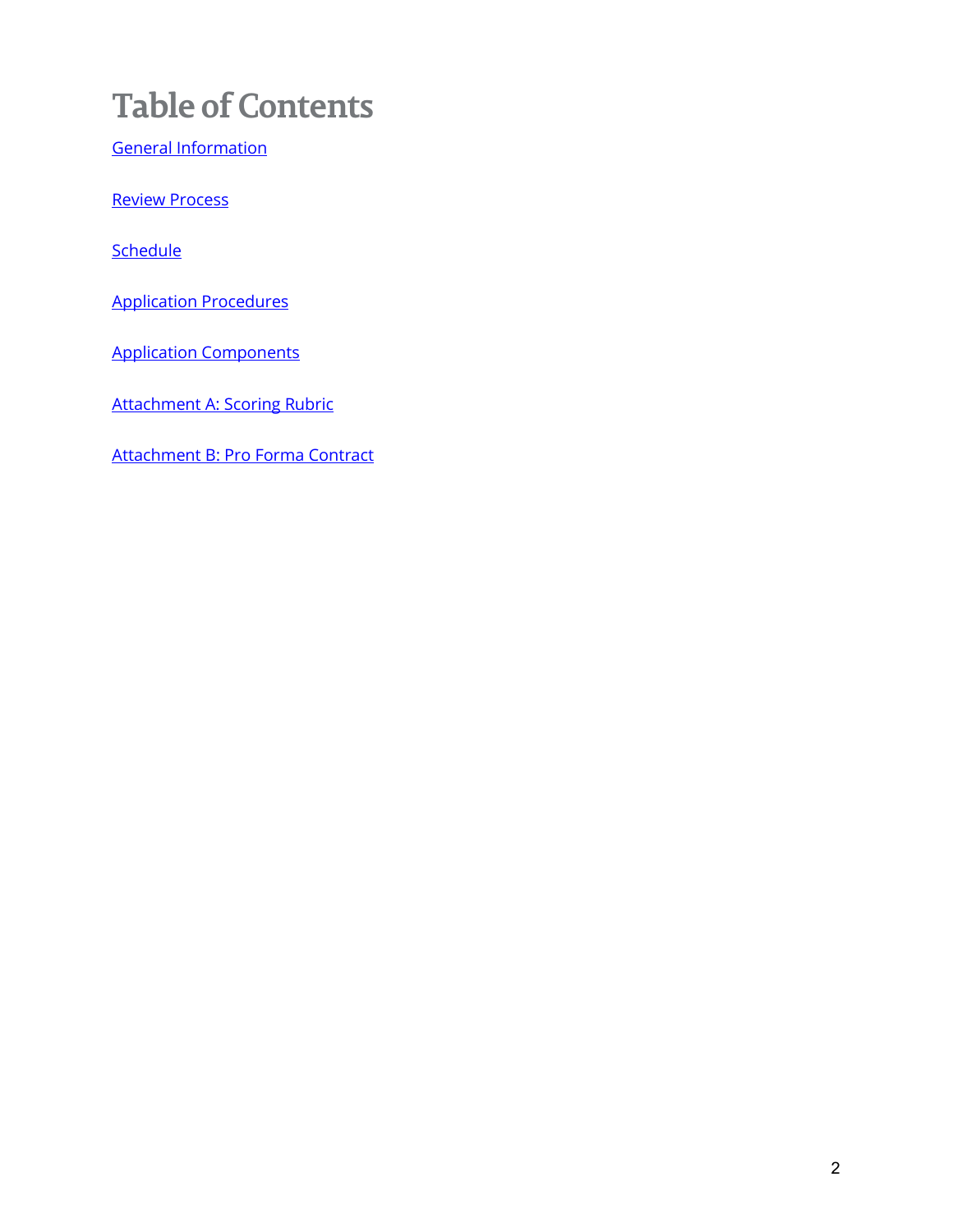# <span id="page-2-0"></span>**General Information**

### *Background*

Paving the way for teaching and educator workforce development nationwide, the Tennessee Department of Education announced in January 2022 it has pioneered a new way to develop teacher pipelines, and is the first state to be approved by the U.S. Department of Labor to establish a permanent Grow Your Own model, with Clarksville-Montgomery County School System and Austin Peay State University's Teacher Residency program becoming the first registered apprenticeship program for teaching in the country. Tennessee is the first state in the country to sponsor Teacher Occupation Apprenticeship programs between school districts and Educator Preparation Programs (EPPs), which will further the state's and nation's efforts to extend the teacher pipeline and address teacher shortages.

The department has included Grow Your Own work in its Best for All strategic plan since 2019. With the new apprenticeship announcement, the department will work to transition the current opportunities with the Grow Your Own initiative to meet national apprenticeship standards. Therefore, the Tennessee Department of Education is working to develop a suite of materials that will help explain the shift in opportunities for interested parties, including but not limited to districts, schools, states, national organizations, and state partners.

### *Procurement Purpose*

The Department is seeking a video production vendor to create, edit, and produce short videos with pre-submitted footage and pre-submitted content. The Contractor will be responsible for building a series of 7-10 videos that range in length from 2-10 minutes (as determined by the State). The vendor will be asked to generate key visual elements (graphics and animations) to help deliver key messages intended for various audiences.

See the attached [pro forma contract](#page-6-0) that includes a detailed scope of services. This substantially represents the contract document that the awarded Contractor must sign.

Cost proposals may not exceed \$50,000.00. Payment will be based on completion of deliverables.

### *Communications*

Applicants must direct communications concerning this request for applications to the following person designated as the solicitation coordinator:

Emma McCallie, Director of National Strategy Commissioner's Office Department of Education 710 James Robertson Parkway Andrew Johnson Tower, 9th Floor Nashville, TN 37243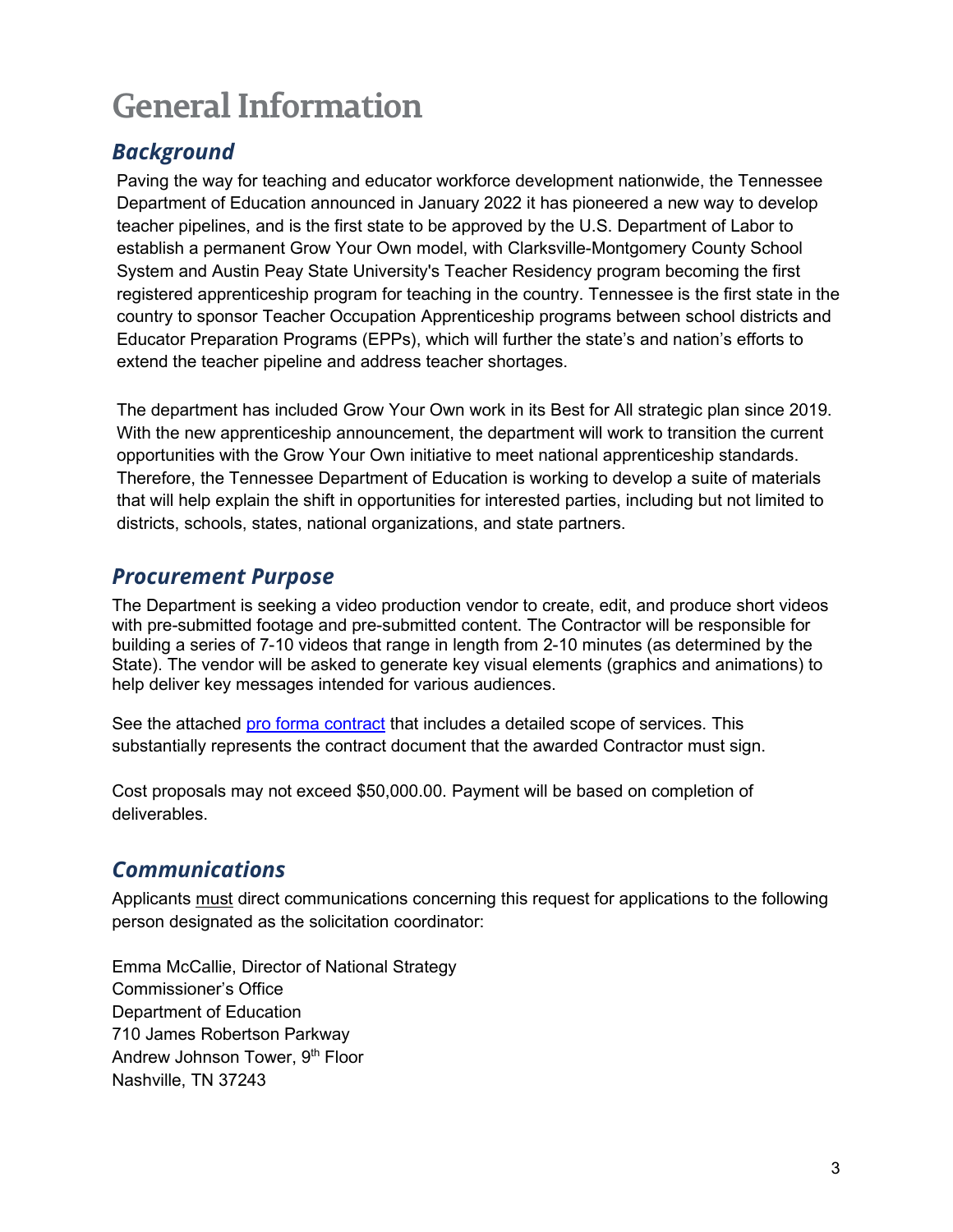# <span id="page-3-1"></span><span id="page-3-0"></span>**Schedule**

| <b>Event</b>                        | Time (central time zone) | <b>Date</b>                         |
|-------------------------------------|--------------------------|-------------------------------------|
| <b>RFA Released</b>                 |                          | Monday March 7 <sup>th</sup> , 2022 |
| <b>Application Deadline</b>         | 12pm CT                  | Monday, March 14th 2022             |
| Notice of Contract Award            | 5pm CT                   | Monday, March 14th 2022             |
| <b>Proposed Contract Start Date</b> |                          | Wednesday, March 16th 2022          |

# <span id="page-3-2"></span>**Application Procedures**

The application must be completed and submitted via email to Emma McCallie (Emma.McCallie@tn.gov) by 12pm on Monday, March 14th, 2022. **Paper copies of this application will not be accepted.**

### **Steps to submitting an application:**

- *1. Email Emma McCallie [\(Emma.McCallie@tn.gov\)](mailto:Emma.McCallie@tn.gov) with all requested attachments.*
- *2. Include a justification of the qualifications, requested application components, and best point of contact.*
- *3. Include W9 for expedited paperwork processing.*

## **Review Process**

All complete application packages meeting the requirements and received by the department on or before the application deadline will be forwarded to a review committee. The committee will provide each application with a merit score based upon the review criteria and rubric. A copy of the scoring rubric can be found in Attachment A. The overall score will serve as the basis for selection.

<span id="page-3-3"></span>This request for applications by the department does not create rights, interests, or claims of entitlement in any applicant. The department reserves the right to reject any response. All contract award decisions are final. **All contracts are subject to the availability of funds and approval by state procurement offices.**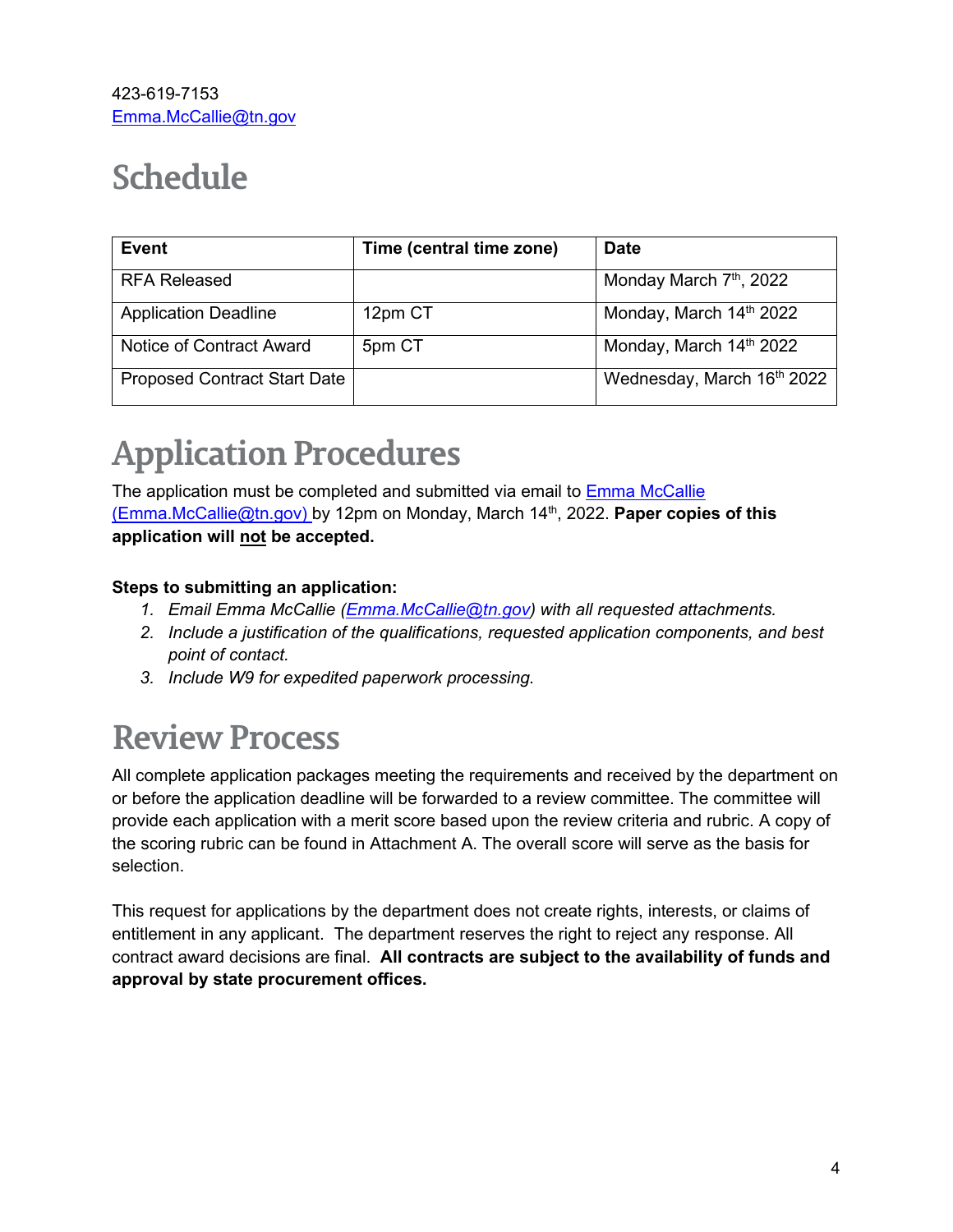# **Application Components**

## *Mandatory Requirements (Pass/Fail)*

The applicant must address all mandatory requirement items and provide, in sequence, the information and documentation as required. The evaluator will review responses to determine if the Mandatory Requirements Items are addressed as required and mark each with pass or fail.

| <b>Applicant Name</b>                        |                                                                                                                                                                                                                                                                                                         |
|----------------------------------------------|---------------------------------------------------------------------------------------------------------------------------------------------------------------------------------------------------------------------------------------------------------------------------------------------------------|
| <b>Mandatory Requirements</b>                |                                                                                                                                                                                                                                                                                                         |
| 1.<br>should contact regarding the response. | Detail the name, email address, mailing address, and telephone number of the person the State                                                                                                                                                                                                           |
| involved in this grant partnership.          | 2. Provide the entity name, point of contact, phone number, and email address for each organization                                                                                                                                                                                                     |
| 3.                                           | Provide a statement confirming that, if awarded a contract, the applicant will accept and agree to<br>all terms and conditions set out in Appendix C: Pro Forma Contract. Note: If the applicant is a<br>governmental entity, the terms and conditions may be revised to align with state requirements. |
| 4.                                           | Cost Proposal: The vendor has provided a budget breakdown (using the budget template below)                                                                                                                                                                                                             |
|                                              |                                                                                                                                                                                                                                                                                                         |

### *Technical Response (45 Points)*

- 1. **Work Plan**: The vendor must submit a proposed work plan that documents necessary steps to meet the timeline and the scope of the project. The work plan should include at minimum: staff members involved in the work, project manager, project manager's resume, timeline of deliverables, and proposed meeting cadence. The project manager must have at least three years of project management experience. The work plan should also include proposed delivery dates and milestones.
- 2. **Work Sample**: The vendor must submit 3-5 work samples from prior projects. The chosen work samples should demonstrate proven experience in the field of video production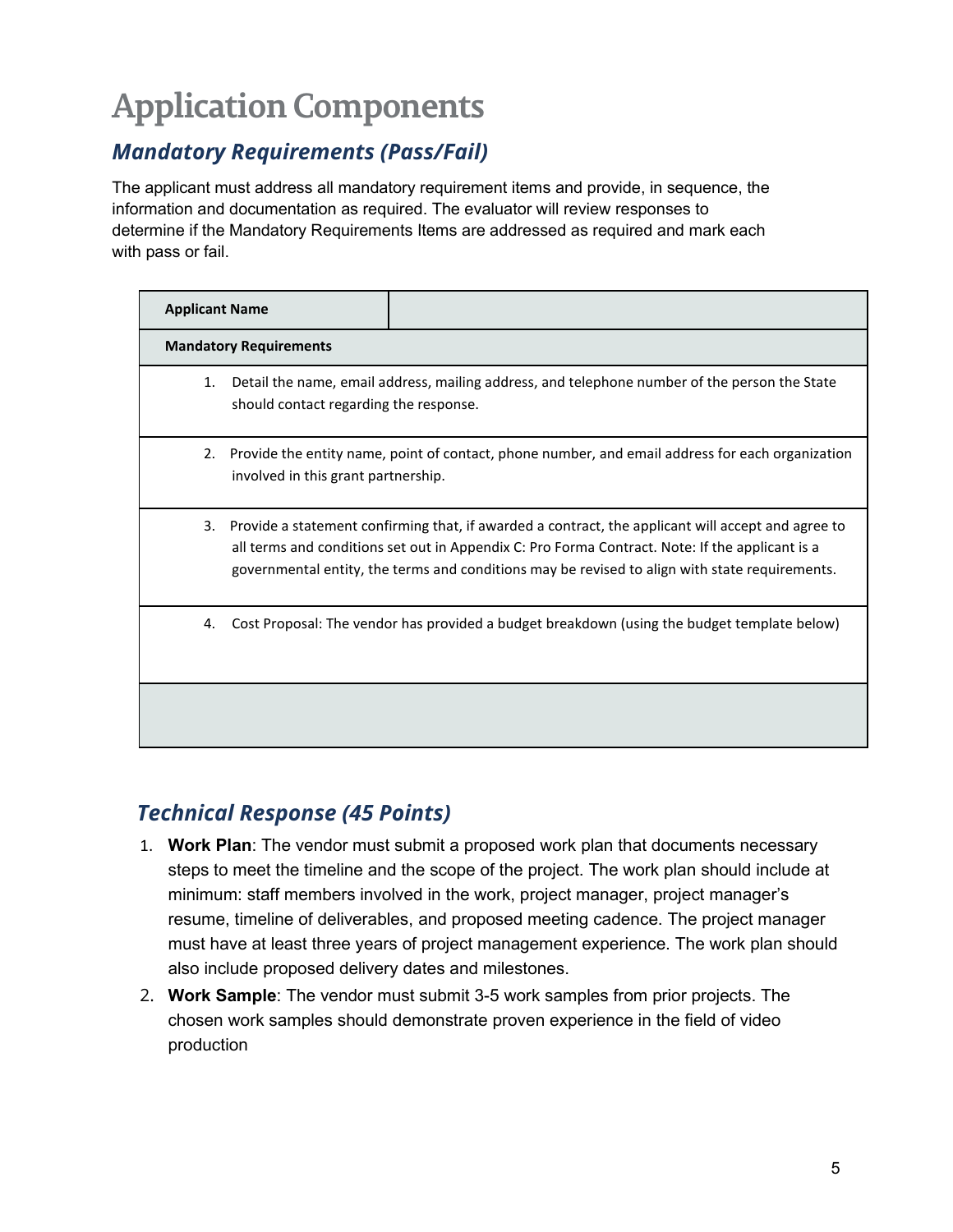### **Cost Proposal (5 points)**:

The applicant must provide a cost proposal, not to exceed the maximum liability of \$50k with proposed cost line items in accordance with the table below

### **Budget Template**

| <b>Goods or Services Description</b>                   | Amount<br>(per compensable increment)             |
|--------------------------------------------------------|---------------------------------------------------|
| Introductory Videos (video #1, video #2)               | \$ VENDOR PROPOSED COST / 2<br>upon completion    |
| Transcripts and Storyboards for remaining video bundle | \$ VENDOR PROPOSED COST / 5-<br>7 upon completion |
| Remaining video bundle                                 | \$ VENDOR PROPOSED COST / 5-<br>7 upon completion |

## <span id="page-5-0"></span>**Attachment A: Scoring Rubric**

| [APPLICATION COMPONENT]                                                                                                                                                                                                                                                                                             | <b>Maximum Points</b> | <b>Assigned Points</b> |
|---------------------------------------------------------------------------------------------------------------------------------------------------------------------------------------------------------------------------------------------------------------------------------------------------------------------|-----------------------|------------------------|
| [Work Plan] Based on the<br>1.<br>submitted work plan, it is<br>clear the vendor has the<br>capacity, team, and<br>necessary approach to<br>meet the project's needs.<br>Further, the project<br>manager's resume<br>demonstrates experience<br>and minimum<br>qualifications necessary<br>for the type of project. | 20                    |                        |
| [Work Sample] The vendor<br>2.<br>submitted the necessary<br>number of work samples.<br>Each sample demonstrates<br>the level of professional<br>quality necessary for this<br>project.                                                                                                                             | 25                    |                        |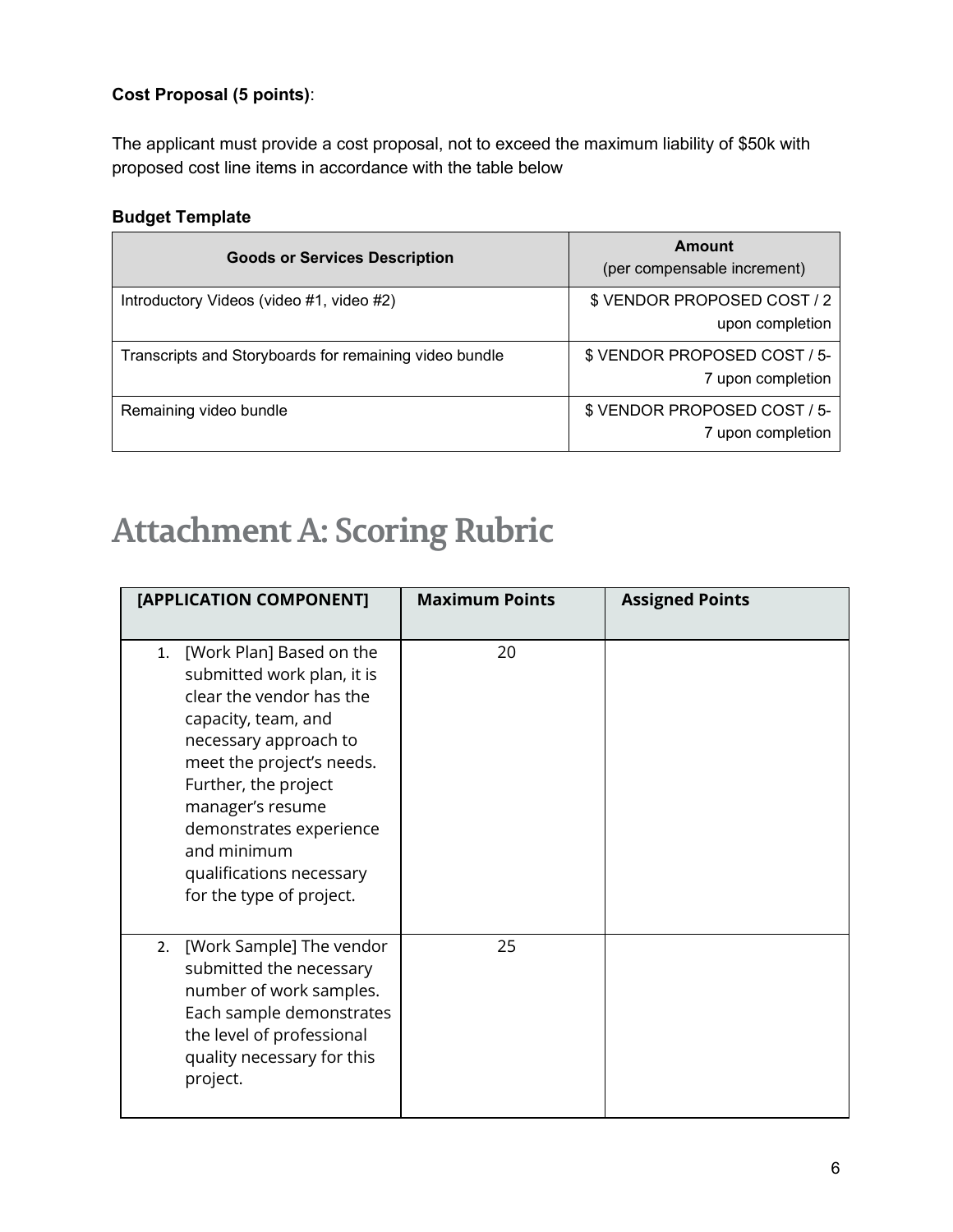| <b>SCORE (maximum possible score = 45</b> |  |
|-------------------------------------------|--|
| <b>Evaluator Identification:</b>          |  |

### <span id="page-6-0"></span>*Budget (5 Points)*

The Solicitation Coordinator will use the total amount of each proposed budget and the formula below to calculate the final budget score. The maximum possible score is 5.

| Lowest Cost Proposed for RFA |        |
|------------------------------|--------|
| Applicant's Proposed Cost    | $X5 =$ |

## **Attachment B: Pro Forma Contract**

### **CONTRACT BETWEEN THE STATE OF TENNESSEE, DEPARTMENT OF EDUCATION AND CONTRACTOR NAME**

This Contract, by and between the State of Tennessee, Department of Education ("State") and Contractor Legal Entity Name ("Contractor"), is for the provision of the development of videos for the Grow Your Own (GYO) Initiative, as further defined in the "SCOPE." State and Contractor may be referred to individually as a "Party" or collectively as the "Parties" to this Contract.

The Contractor is a/an Individual, For-Profit Corporation, Non-Profit Corporation, Special Purpose Corporation Or Association, Partnership, Joint Venture, Or Limited Liability Company.

Contractor Place of Incorporation or Organization: Location

Contractor Edison Registration ID # Number

**A. SCOPE:**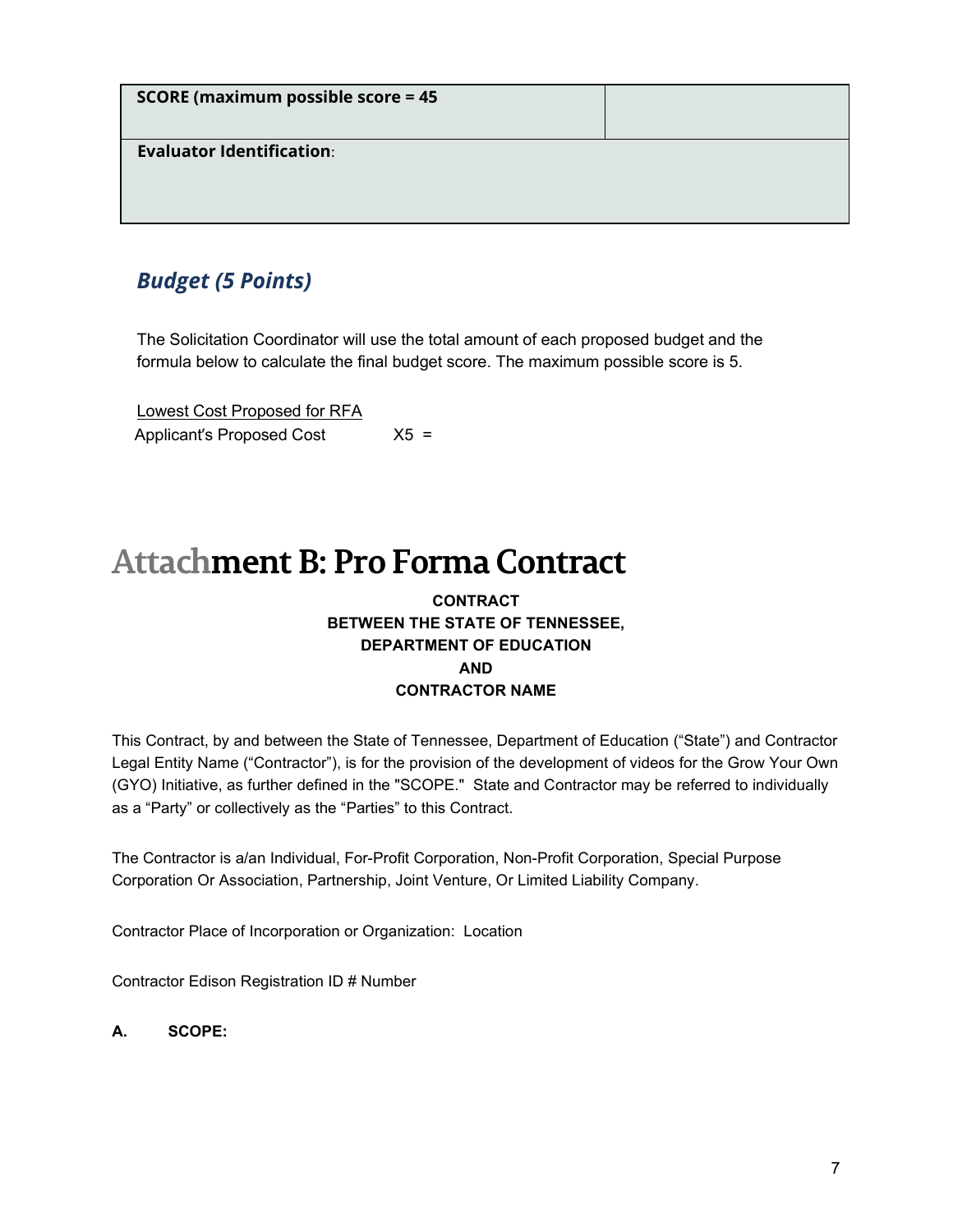- A.1. The Contractor shall provide all goods or services and deliverables as required, described, and detailed below and shall meet all service and delivery timelines as specified by this Contract.
- A.2. As requested by the State, Contractor shall provide video production support for the State's Grow Your Own (GYO) initiative, which includes teacher programs that recruit and train teachers from within communities to bring representative individuals into schools. These programs are often partnerships between schools, districts, community organizations, and teacher preparation programs.
- A.3. The Contractor shall submit a work plan to the State for approval within five (5) business days of the Contract Effective Date. The Contractor shall include, at minimum, the following in the work plan: proposed deadlines and milestones for delivery, proposed meeting frequency, and any additional details requested by the State. The Contractor shall provide deliverables in accordance with the approved work plan.
- A.4. The Contractor shall meet with the State as requested, including for an initial meeting within five (5) business days of the Contract Effective Date.
- A.5. The Contractor shall produce and deliver a series of 7-10 videos that range in length from 2 to 10 minutes (as determined by the State) with pre-determined content.
	- a) The Contractor shall use State-created information (pre-submitted footage and pre-submitted content) to create videos. The deliverables are divided: the first introductory videos (1 and 2), and the remaining video bundle.
		- 1. The first video shall be geared toward broad distribution and provide overview information. The video shall include:
			- i. Contextual overview of the GYO initiative
			- ii. The "why" of the GYO initiative, explaining strategy
			- iii. The resources and next phase of the State's work
		- 2. The second video shall walk users through the pathways available to them in a GYO program (Ex: as a current high school student, college student, career changer, etc.).
	- b) The remaining video bundle shall include videos that reflect a high-level review of available GYO resources (Ex. how to get started, how to design a program, how to launch a program, and additional resources available for support) alongside the State's strategic approach.
- A.6. The Contractor shall provide written updates as requested by the State on progress and status changes.
- A.7. As requested by the State, the Contractor shall develop and provide visual aids (graphics, animations, transitions, infographics, charts, tables, etc.) within the videos to support various audiences (district superintendents, program candidates, and partner organizations) with the content and message. The ultimate content shall be consistent with the State's style from professional design staff. Specific audiences include: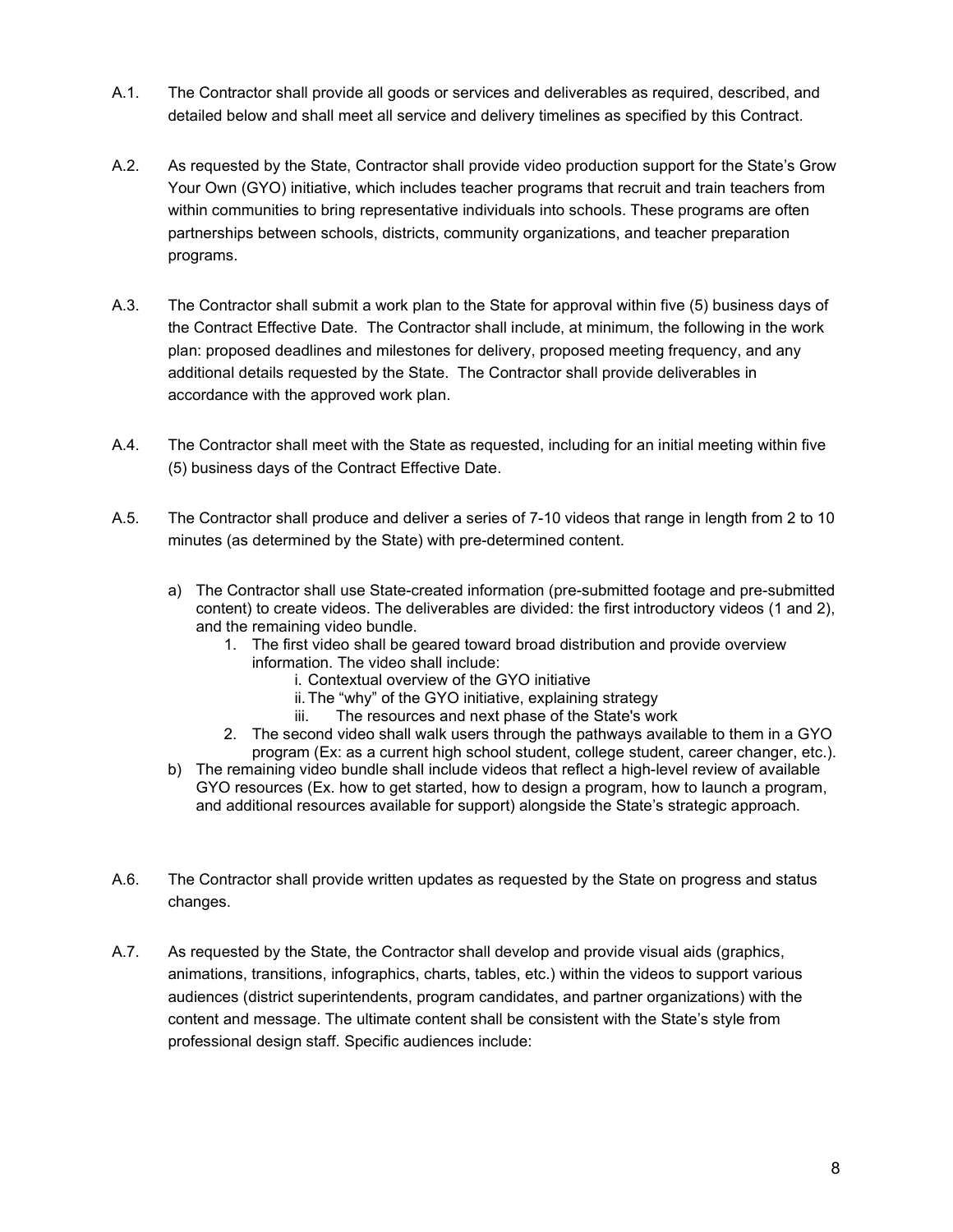- a) District superintendents and leadership staff interested in learning more about their options
- b) Teachers and students who would be viable applicants and participants in various programs
- c) State agencies looking to scale their existing programs, or develop additional opportunities
- d) State partner organizations interested in the information and opportunity
- e) National education organizations looking to learn more about ways they can support and be involved
- A.8. The Contractor shall include the following during review, approval, and delivery:
	- a) Upon receipt of original assets and resource materials from the State (pre-submitted footage and content), the Contractor shall provide initial deliverables to the State for review. This includes draft video scripts (the transcript of planned audio for a video), draft video storyboards (material representations of the visuals to accompany the narrative of a video), and a preview of the visual content (graphics, color scheme, etc.). The Contractor shall come prepared to the initial meeting with the State with wireframes and scripts for the first two videos for feedback. For subsequent meetings, as scheduled in the approved work plan, the Contractor shall come prepared with scripts and storyboards for the remaining video bundle.
	- b) The Contractor shall provide up to two (2) rounds of revisions for all scripts presented to the State. The Contractor shall implement any feedback within (7) business days and share video footage with the State.
	- c) The Contractor shall deliver finished videos to the State in accordance with the method, specifications, deadlines, and quantities determined by the State. The videos are not considered final until approved by the State.
- A.9 Work Product Ownership and Approvals.
	- a. All work products developed or produced by the Contractor under this Contract shall constitute "works made for hire" or have similar status under relevant intellectual property law. The State shall have full, final, and perpetual ownership rights to all work products provided by the Contractor for the State under this Contract.
	- b. All work products developed or produced by the Contractor under this Contract are subject to final approval by the State prior to distribution to third parties. The Contractor shall make any revisions requested by the State on a timeline approved by the State.
- A.10. Warranty. Contractor represents and warrants that the term of the warranty ("Warranty Period") shall be the greater of the Term of this Contract or any other warranty generally offered by Contractor, its suppliers, or manufacturers to customers of its goods or services. The goods or services provided under this Contract shall conform to the terms and conditions of this Contract throughout the Warranty Period. Any nonconformance of the goods or services to the terms and conditions of this Contract shall constitute a "Defect" and shall be considered "Defective." If Contractor receives notice of a Defect during the Warranty Period, then Contractor shall correct the Defect, at no additional charge.

Contractor represents and warrants that the State is authorized to possess and use all equipment, materials, software, and deliverables provided under this Contract.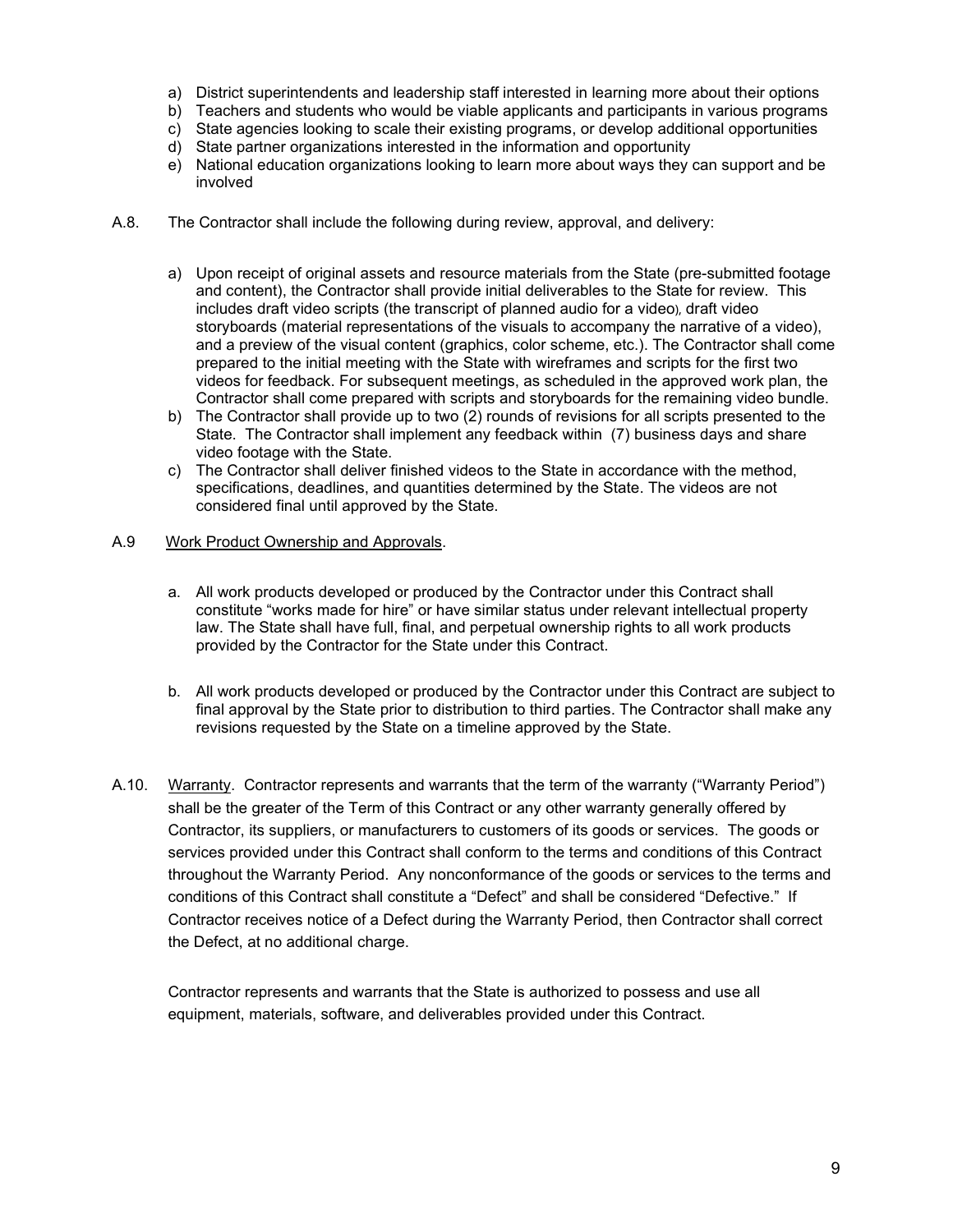Contractor represents and warrants that all goods or services provided under this Contract shall be provided in a timely and professional manner, by qualified and skilled individuals, and in conformity with standards generally accepted in Contractor's industry.

If Contractor fails to provide the goods or services as warranted, then Contractor will re-provide the goods or services at no additional charge. If Contractor is unable or unwilling to re-provide the goods or services as warranted, then the State shall be entitled to recover the fees paid to Contractor for the Defective goods or services. Any exercise of the State's rights under this Section shall not prejudice the State's rights to seek any other remedies available under this Contract or applicable law.

A.8. Inspection and Acceptance. The State shall have the right to inspect all goods or services provided by Contractor under this Contract. If, upon inspection, the State determines that the goods or services are Defective, the State shall notify Contractor, and Contractor shall re-deliver the goods or provide the services at no additional cost to the State. If after a period of thirty (30) days following delivery of goods or performance of services the State does not provide a notice of any Defects, the goods or services shall be deemed to have been accepted by the State.

### **B. TERM OF CONTRACT:**

This Contract shall be effective on TBD ("Effective Date") and extend for a period of 10 weeks after the Effective Date ("Term"). The State shall have no obligation for goods or services provided by the Contractor prior to the Effective Date.

### **C. PAYMENT TERMS AND CONDITIONS:**

- C.1. Maximum Liability. In no event shall the maximum liability of the State under this Contract exceed fifty thousand dollars (\$50,000.00) ("Maximum Liability"). This Contract does not grant the Contractor any exclusive rights. The State does not guarantee that it will buy any minimum quantity of goods or services under this Contract. Subject to the terms and conditions of this Contract, the Contractor will only be paid for goods or services provided under this Contract after a purchase order is issued to Contractor by the State or as otherwise specified by this Contract.
- C.2. Compensation Firm. The payment methodology in Section C.3. of this Contract shall constitute the entire compensation due the Contractor for all goods or services provided under this Contract regardless of the difficulty, materials or equipment required. The payment methodology includes all applicable taxes, fees, overhead, and all other direct and indirect costs incurred or to be incurred by the Contractor.
- C.3. Payment Methodology. The Contractor shall be compensated based on the payment methodology for goods or services authorized by the State in a total amount as set forth in Section C.1.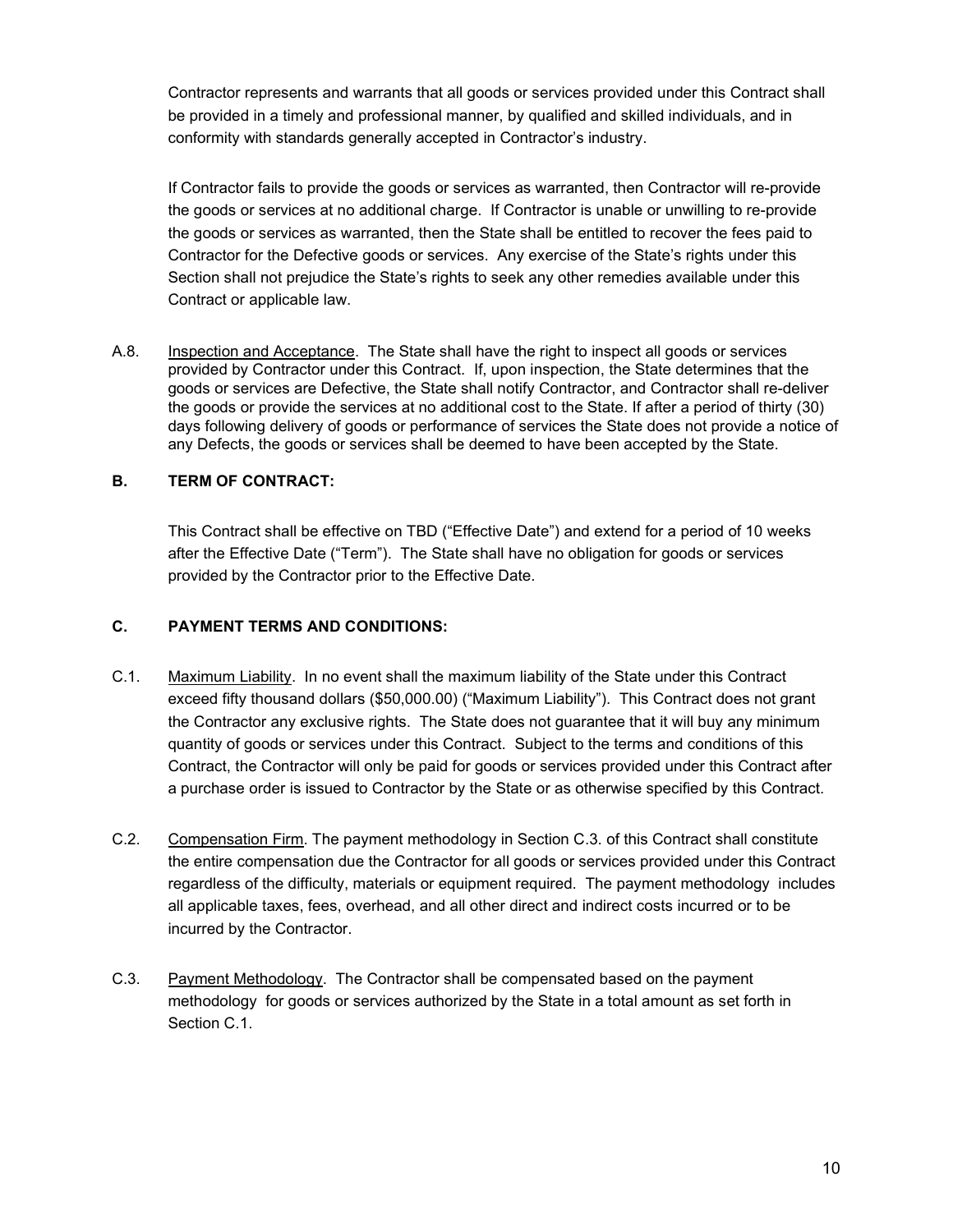a. The Contractor's compensation shall be contingent upon the satisfactory provision of goods or services as set forth in Section A.

| b. The Contractor shall be compensated based upon the following payment methodology: |  |
|--------------------------------------------------------------------------------------|--|
|--------------------------------------------------------------------------------------|--|

| <b>Goods or Services Description</b>                   | Amount<br>(per compensable increment) |
|--------------------------------------------------------|---------------------------------------|
| Introductory Videos (video #1, video #2)               | \$ upon completion                    |
| Transcripts and Storyboards for remaining video bundle | \$ upon completion                    |
| Remaining video bundle                                 | \$ upon completion                    |

- C.4. Travel Compensation. The Contractor shall not be compensated or reimbursed for travel time, travel expenses, meals, or lodging.
- C.5. Invoice Requirements. The Contractor shall invoice the State only for goods delivered and accepted by the State or services satisfactorily provided at the amounts stipulated in Section C.3., above. Contractor shall submit invoices and necessary supporting documentation, no more frequently than once a month, and no later than thirty (30) days after goods or services have been provided to the following address:

710 James Robertson Parkway

9th Floor

Nashville, TN 37243

- a. Each invoice, on Contractor's letterhead, shall clearly and accurately detail all of the following information (calculations must be extended and totaled correctly):
	- (1) Invoice number (assigned by the Contractor);
	- (2) Invoice date;
	-
	- (3) Contract number (assigned by the State);<br>(4) Customer account name: Tennessee Dep (4) Customer account name: Tennessee Department of Education, Commissioner's **Office**
	- (5) Customer account number (assigned by the Contractor to the above-referenced Customer);
	- (6) Contractor name;
	- (7) Contractor Tennessee Edison registration ID number;<br>(8) Contractor contact for invoice questions (name, phone
	- Contractor contact for invoice questions (name, phone, or email);
	- (9) Contractor remittance address;
	- (10) Description of delivered goods or services provided and invoiced, including identifying information as applicable;
	- (11) Number of delivered or completed units, increments, hours, or days as applicable, of each good or service invoiced;
	- (12) Applicable payment methodology (as stipulated in Section C.3.) of each good or service invoiced;
	- (13) Amount due for each compensable unit of good or service; and
	- (14) Total amount due for the invoice period.
- b. Contractor's invoices shall: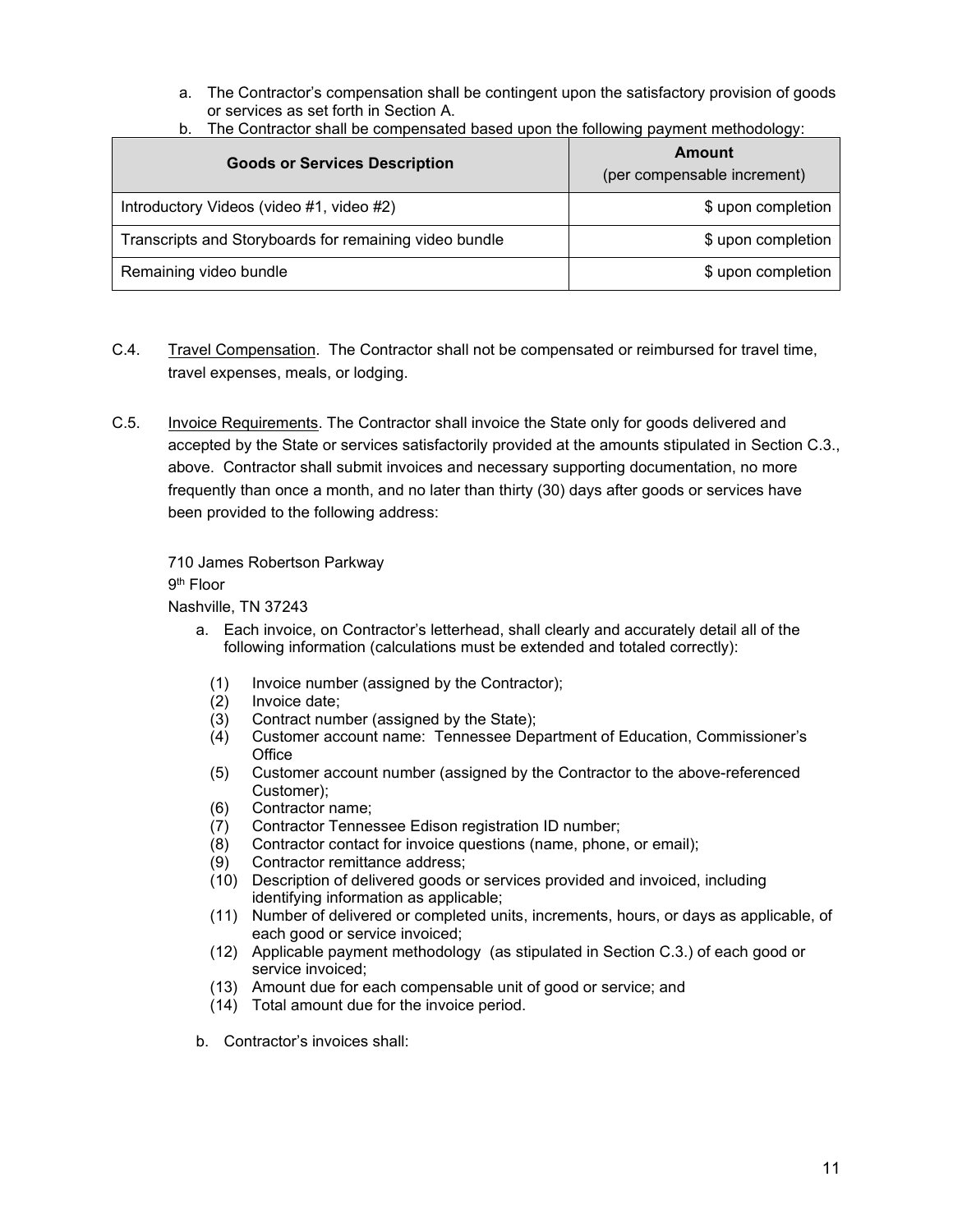- (1) Only include charges for goods delivered or services provided as described in Section A and in accordance with payment terms and conditions set forth in Section C;
- (2) Only be submitted for goods delivered or services completed and shall not include any charge for future goods to be delivered or services to be performed;
- (3) Not include Contractor's taxes, which includes without limitation Contractor's sales and use tax, excise taxes, franchise taxes, real or personal property taxes, or income taxes; and
- (4) Include shipping or delivery charges only as authorized in this Contract.
- c. The timeframe for payment (or any discounts) begins only when the State is in receipt of an invoice that meets the minimum requirements of this Section C.5.
- C.6. Payment of Invoice. A payment by the State shall not prejudice the State's right to object to or question any payment, invoice, or other matter. A payment by the State shall not be construed as acceptance of goods delivered, any part of the services provided, or as approval of any amount invoiced.
- C.7. Invoice Reductions. The Contractor's invoice shall be subject to reduction for amounts included in any invoice or payment that is determined by the State, on the basis of audits conducted in accordance with the terms of this Contract, to not constitute proper compensation for goods delivered or services provided.
- C.8. Deductions. The State reserves the right to deduct from amounts, which are or shall become due and payable to the Contractor under this or any contract between the Contractor and the State of Tennessee, any amounts that are or shall become due and payable to the State of Tennessee by the Contractor.
- C.9. Prerequisite Documentation. The Contractor shall not invoice the State under this Contract until the State has received the following, properly completed documentation.
	- a. The Contractor shall complete, sign, and present to the State the "Authorization Agreement for Automatic Deposit Form" provided by the State. By doing so, the Contractor acknowledges and agrees that, once this form is received by the State, payments to the Contractor, under this or any other contract the Contractor has with the State of Tennessee, may be made by ACH; and
	- b. The Contractor shall complete, sign, and return to the State the State-provided W-9 form. The taxpayer identification number on the W-9 form must be the same as the Contractor's Federal Employer Identification Number or Social Security Number referenced in the Contractor's Edison registration information.

#### **D. MANDATORY TERMS AND CONDITIONS:**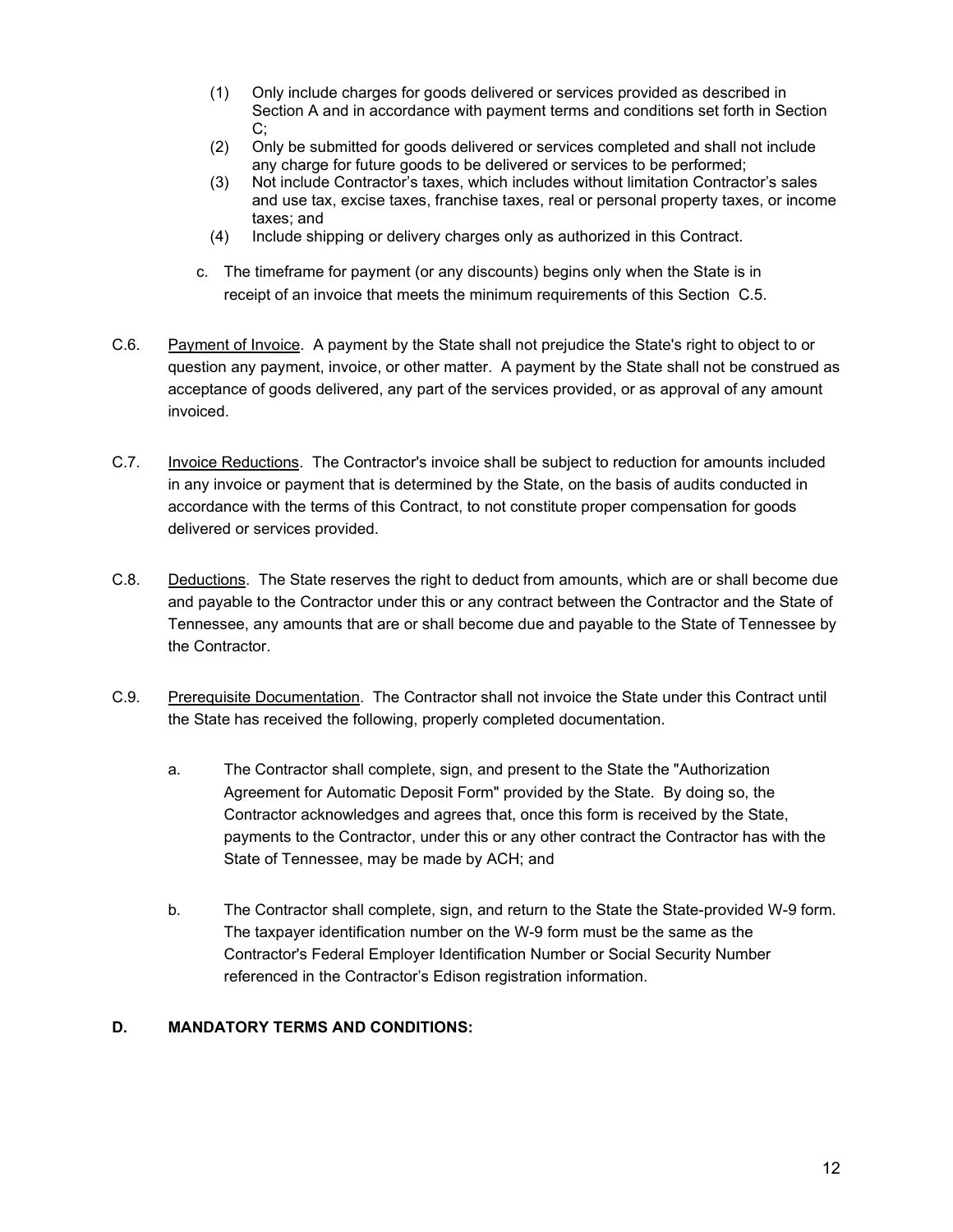- D.1. Required Approvals. The State is not bound by this Contract until it is duly approved by the Parties and all appropriate State officials in accordance with applicable Tennessee laws and regulations. Depending upon the specifics of this Contract, this may include approvals by the Commissioner of Finance and Administration, the Commissioner of Human Resources, the Comptroller of the Treasury, and the Chief Procurement Officer. Approvals shall be evidenced by a signature or electronic approval.
- D.2. Communications and Contacts. All instructions, notices, consents, demands, or other communications required or contemplated by this Contract shall be in writing and shall be made by certified, first class mail, return receipt requested and postage prepaid, by overnight courier service with an asset tracking system, or by email or facsimile transmission with recipient confirmation. All communications, regardless of method of transmission, shall be addressed to the respective Party at the appropriate mailing address, facsimile number, or email address as stated below or any other address provided in writing by a Party.

The State:

Emma McCallie, Director of National Strategy Tennessee Department of Education 710 James Robertson Parkway Nashville, TN 37243 [Emma.McCallie@tn.gov](mailto:Emma.McCallie@tn.gov) Telephone # 423 619 7153 FAX # N/A

The Contractor: Contractor Contact Name & Title Contractor Name **Address** Email Address Telephone # Number FAX # Number

All instructions, notices, consents, demands, or other communications shall be considered effective upon receipt or recipient confirmation as may be required.

- D.3. Modification and Amendment. This Contract may be modified only by a written amendment signed by all Parties and approved by all applicable State officials.
- D.4. Subject to Funds Availability. The Contract is subject to the appropriation and availability of State or federal funds. In the event that the funds are not appropriated or are otherwise unavailable, the State reserves the right to terminate this Contract upon written notice to the Contractor. The State's exercise of its right to terminate this Contract shall not constitute a breach of Contract by the State. Upon receipt of the written notice, the Contractor shall cease all work associated with the Contract. If the State terminates this Contract due to lack of funds availability, the Contractor shall be entitled to compensation for all conforming goods requested and accepted by the State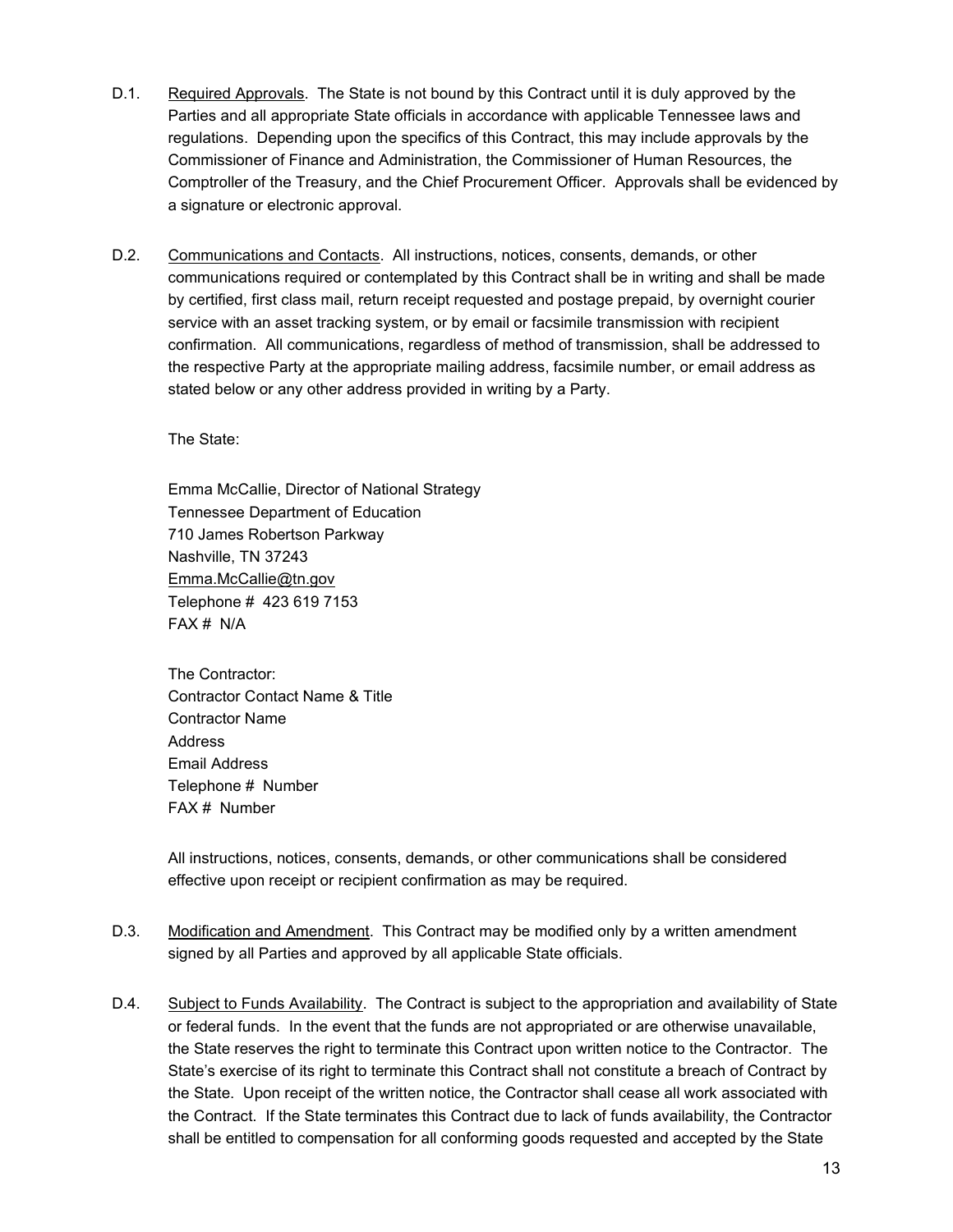and for all satisfactory and authorized services completed as of the termination date. Should the State exercise its right to terminate this Contract due to unavailability of funds, the Contractor shall have no right to recover from the State any actual, general, special, incidental, consequential, or any other damages of any description or amount.

- D.5. Termination for Convenience. The State may terminate this Contract for convenience without cause and for any reason. The State shall give the Contractor at least thirty (30) days written notice before the termination date. The Contractor shall be entitled to compensation for all conforming goods delivered and accepted by the State or for satisfactory, authorized services completed as of the termination date. In no event shall the State be liable to the Contractor for compensation for any goods neither requested nor accepted by the State or for any services neither requested by the State nor satisfactorily performed by the Contractor. In no event shall the State's exercise of its right to terminate this Contract for convenience relieve the Contractor of any liability to the State for any damages or claims arising under this Contract
- D.6. Termination for Cause. If the Contractor fails to properly perform its obligations under this Contract in a timely or proper manner, or if the Contractor materially violates any terms of this Contract ("Breach Condition"),the State shall have the right to immediately terminate the Contract and withhold payments in excess of compensation for completed services or provided goods. Notwithstanding the above, the Contractor shall not be relieved of liability to the State for damages sustained by virtue of any Breach Condition and the State may seek other remedies allowed at law or in equity for breach of this Contract
- D.7. Assignment and Subcontracting. The Contractor shall not assign this Contract or enter into a subcontract for any of the goods or services provided under this Contract without the prior written approval of the State. Notwithstanding any use of the approved subcontractors, the Contractor shall be the prime contractor and responsible for compliance with all terms and conditions of this Contract. The State reserves the right to request additional information or impose additional terms and conditions before approving an assignment of this Contract in whole or in part or the use of subcontractors in fulfilling the Contractor's obligations under this Contract.
- D.8. Conflicts of Interest. The Contractor warrants that no part of the Contractor's compensation shall be paid directly or indirectly to an employee or official of the State of Tennessee as wages, compensation, or gifts in exchange for acting as an officer, agent, employee, subcontractor, or consultant to the Contractor in connection with any work contemplated or performed under this Contract.

The Contractor acknowledges, understands, and agrees that this Contract shall be null and void if the Contractor is, or within the past six (6) months has been, an employee of the State of Tennessee or if the Contractor is an entity in which a controlling interest is held by an individual who is, or within the past six (6) months has been, an employee of the State of Tennessee.

D.9. Nondiscrimination. The Contractor hereby agrees, warrants, and assures that no person shall be excluded from participation in, be denied benefits of, or be otherwise subjected to discrimination in the performance of this Contract or in the employment practices of the Contractor on the grounds of handicap or disability, age, race, creed, color, religion, sex, national origin, or any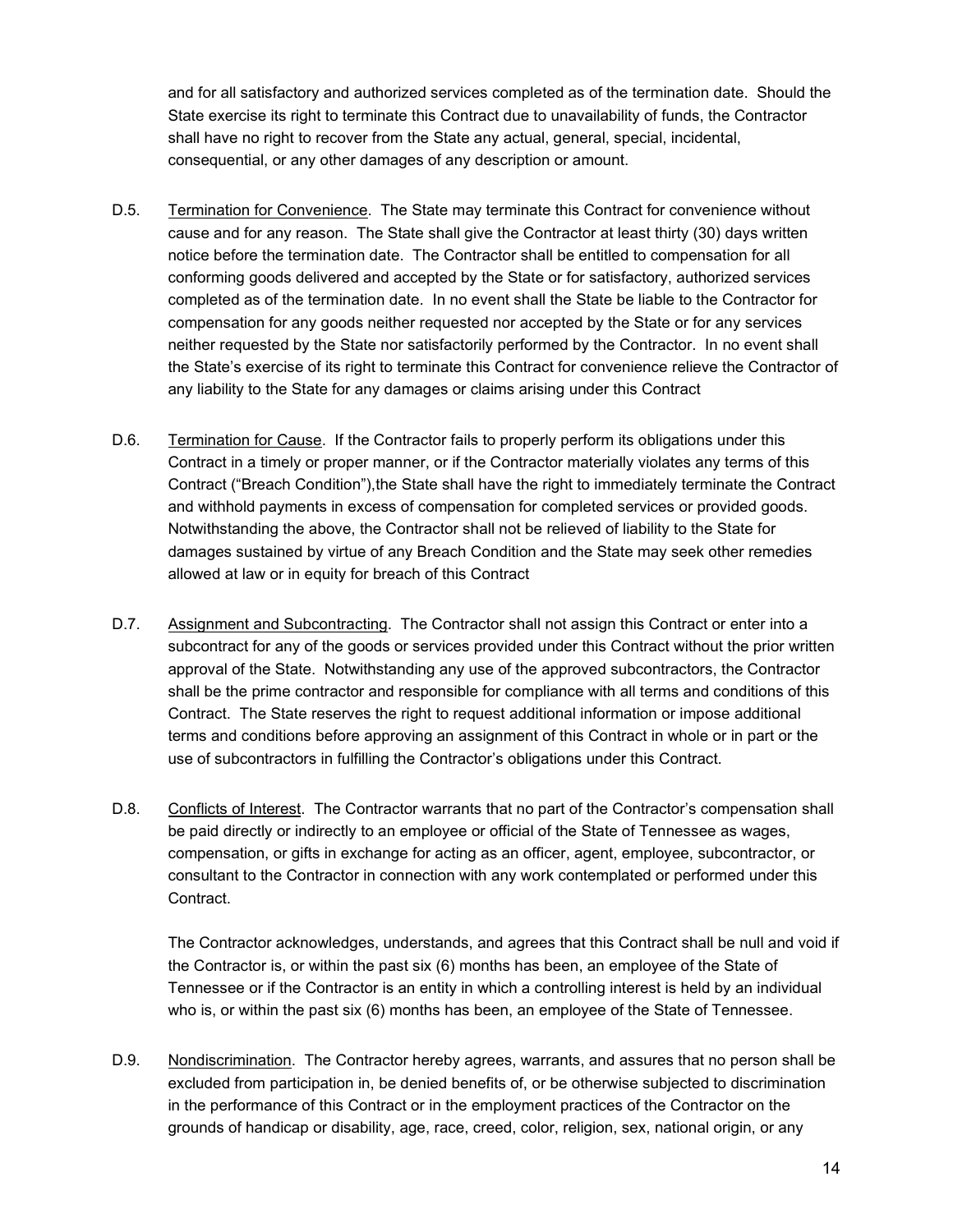other classification protected by federal or state law. The Contractor shall, upon request, show proof of nondiscrimination and shall post in conspicuous places, available to all employees and applicants, notices of nondiscrimination.

- D.10. Prohibition of Illegal Immigrants. The requirements of Tenn. Code Ann. § 12-3-309 addressing the use of illegal immigrants in the performance of any contract to supply goods or services to the state of Tennessee, shall be a material provision of this Contract, a breach of which shall be grounds for monetary and other penalties, up to and including termination of this Contract.
	- a. The Contractor agrees that the Contractor shall not knowingly utilize the services of an illegal immigrant in the performance of this Contract and shall not knowingly utilize the services of any subcontractor who will utilize the services of an illegal immigrant in the performance of this Contract. The Contractor shall reaffirm this attestation, in writing, by submitting to the State a completed and signed copy of the document at Attachment A, semi-annually during the Term. If the Contractor is a party to more than one contract with the State, the Contractor may submit one attestation that applies to all contracts with the State. All Contractor attestations shall be maintained by the Contractor and made available to State officials upon request.
	- b. Prior to the use of any subcontractor in the performance of this Contract, and semiannually thereafter, during the Term, the Contractor shall obtain and retain a current, written attestation that the subcontractor shall not knowingly utilize the services of an illegal immigrant to perform work under this Contract and shall not knowingly utilize the services of any subcontractor who will utilize the services of an illegal immigrant to perform work under this Contract. Attestations obtained from subcontractors shall be maintained by the Contractor and made available to State officials upon request.
	- c. The Contractor shall maintain records for all personnel used in the performance of this Contract. Contractor's records shall be subject to review and random inspection at any reasonable time upon reasonable notice by the State.
	- d. The Contractor understands and agrees that failure to comply with this section will be subject to the sanctions of Tenn. Code Ann. § 12-3-309 for acts or omissions occurring after its effective date.
	- e. For purposes of this Contract, "illegal immigrant" shall be defined as any person who is not: (i) a United States citizen; (ii) a Lawful Permanent Resident; (iii) a person whose physical presence in the United States is authorized; (iv) allowed by the federal Department of Homeland Security and who, under federal immigration laws or regulations, is authorized to be employed in the U.S.; or (v) is otherwise authorized to provide services under the Contract.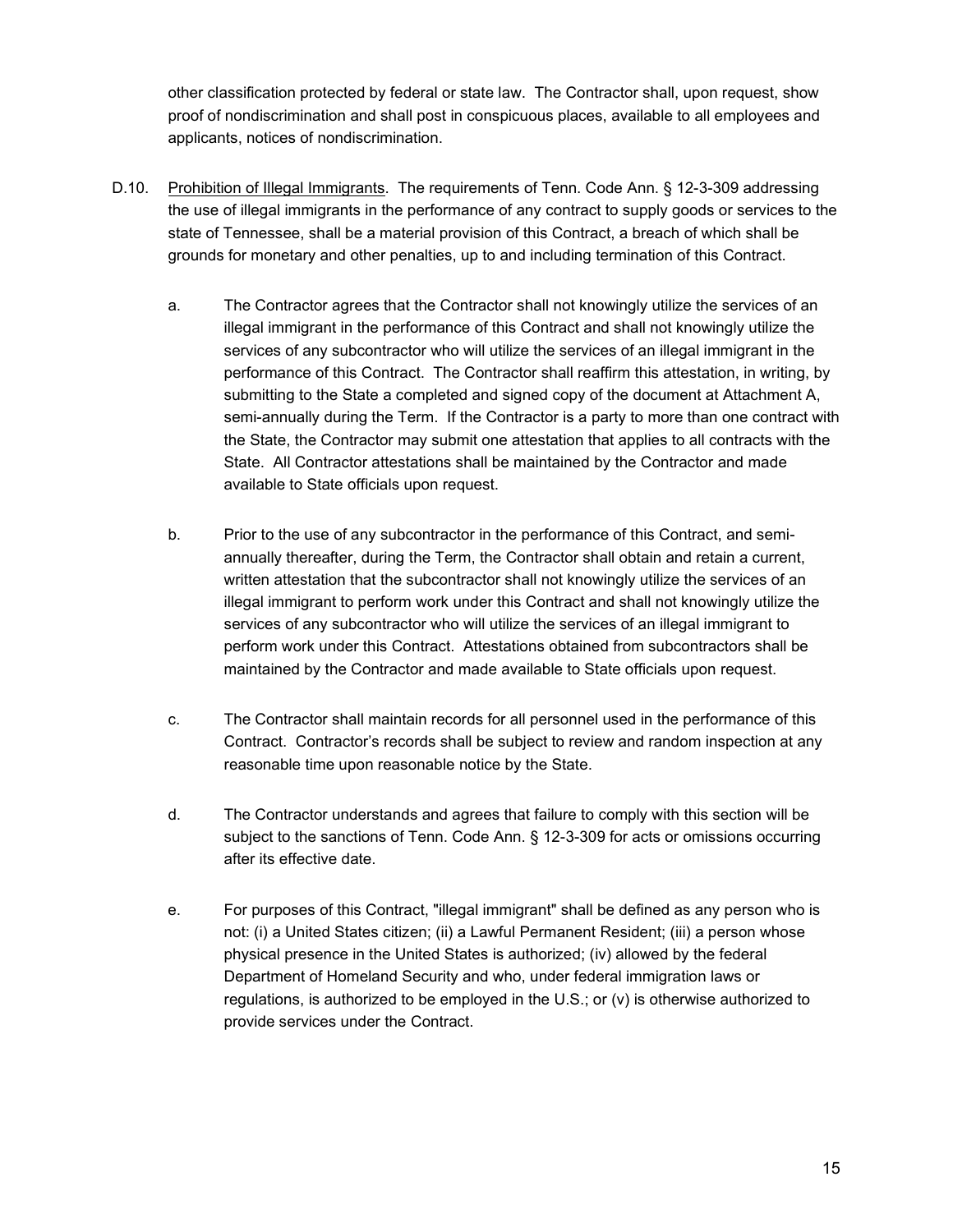- D.11. Records. The Contractor shall maintain documentation for all charges under this Contract. The books, records, and documents of the Contractor, for work performed or money received under this Contract, shall be maintained for a period of five (5) full years from the date of the final payment and shall be subject to audit at any reasonable time and upon reasonable notice by the State, the Comptroller of the Treasury, or their duly appointed representatives. The financial statements shall be prepared in accordance with generally accepted accounting principles.
- D.12. Monitoring. The Contractor's activities conducted and records maintained pursuant to this Contract shall be subject to monitoring and evaluation by the State, the Comptroller of the Treasury, or their duly appointed representatives.
- D.13. Progress Reports. The Contractor shall submit brief, periodic, progress reports to the State as requested.
- D.14. Strict Performance. Failure by any Party to this Contract to require, in any one or more cases, the strict performance of any of the terms, covenants, conditions, or provisions of this Contract shall not be construed as a waiver or relinquishment of any term, covenant, condition, or provision. No term or condition of this Contract shall be held to be waived, modified, or deleted except by a written amendment signed by the Parties.
- D.15. Independent Contractor. The Parties shall not act as employees, partners, joint venturers, or associates of one another. The Parties are independent contracting entities. Nothing in this Contract shall be construed to create an employer/employee relationship or to allow either Party to exercise control or direction over the manner or method by which the other transacts its business affairs or provides its usual services. The employees or agents of one Party are not employees or agents of the other Party.
- D.16 Patient Protection and Affordable Care Act. The Contractor agrees that it will be responsible for compliance with the Patient Protection and Affordable Care Act ("PPACA") with respect to itself and its employees, including any obligation to report health insurance coverage, provide health insurance coverage, or pay any financial assessment, tax, or penalty for not providing health insurance. The Contractor shall indemnify the State and hold it harmless from any costs to the State arising from Contractor's failure to fulfill its PPACA responsibilities for itself or its employees.
- D.17. Limitation of State's Liability. The State shall have no liability except as specifically provided in this Contract. In no event will the State be liable to the Contractor or any other party for any lost revenues, lost profits, loss of business, decrease in the value of any securities or cash position, time, goodwill, or any indirect, special, incidental, punitive, exemplary or consequential damages of any nature, whether based on warranty, contract, statute, regulation, tort (including but not limited to negligence), or any other legal theory that may arise under this Contract or otherwise. The State's total liability under this Contract (including any exhibits, schedules, amendments or other attachments to the Contract) or otherwise shall under no circumstances exceed the Maximum Liability. This limitation of liability is cumulative and not per incident.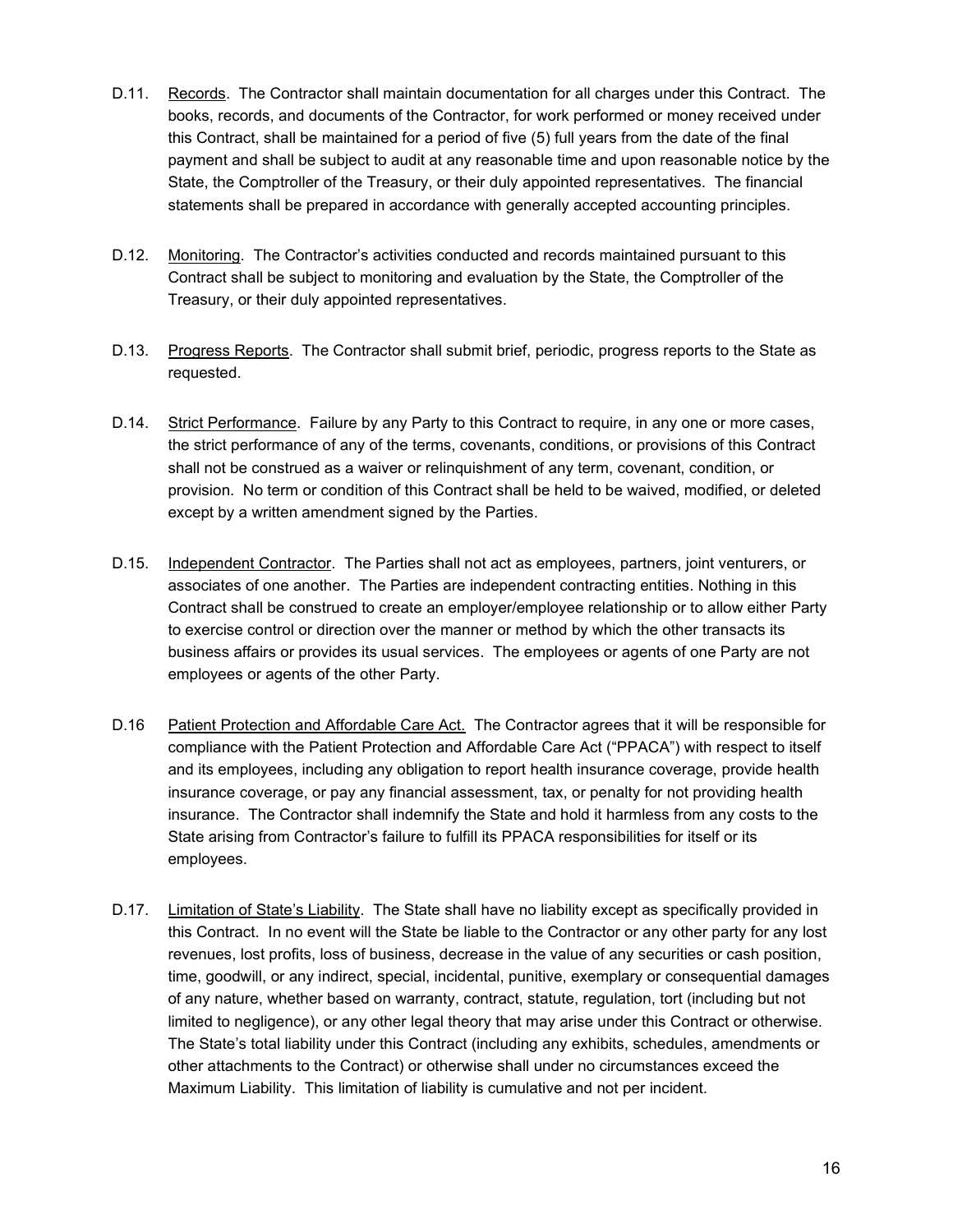- D.18. Limitation of Contractor's Liability. In accordance with Tenn. Code Ann. § 12-3-701, the Contractor's liability for all claims arising under this Contract shall be limited to an amount equal to two (2) times the Maximum Liability amount detailed in Section C.1. and as may be amended, PROVIDED THAT in no event shall this Section limit the liability of the Contractor for: (i) intellectual property or any Contractor indemnity obligations for infringement for third-party intellectual property rights; (ii) any claims covered by any specific provision in the Contract providing for liquidated damages; or (iii) any claims for intentional torts, criminal acts, fraudulent conduct, or acts or omissions that result in personal injuries or death. For clarity, except as otherwise expressly set forth in this Section, Contractor's indemnification obligations and other remedies available under this Contract are subject to the limitations on liability set forth in this Section.
- D.19. Hold Harmless. The Contractor agrees to indemnify and hold harmless the State of Tennessee as well as its officers, agents, and employees from and against any and all claims, liabilities, losses, and causes of action which may arise, accrue, or result to any person, firm, corporation, or other entity which may be injured or damaged as a result of acts, omissions, or negligence on the part of the Contractor, its employees, or any person acting for or on its or their behalf relating to this Contract. The Contractor further agrees it shall be liable for the reasonable cost of attorneys' fees, court costs, expert witness fees, and other litigation expenses for the State to enforce the terms of this Contract.

In the event of any suit or claim, the Parties shall give each other immediate notice and provide all necessary assistance to respond. The failure of the State to give notice shall only relieve the Contractor of its obligations under this Section to the extent that the Contractor can demonstrate actual prejudice arising from the failure to give notice. This Section shall not grant the Contractor, through its attorneys, the right to represent the State in any legal matter, as the right to represent the State is governed by Tenn. Code Ann. § 8-6-106.

- D.20. HIPAA Compliance. The State and Contractor shall comply with obligations under the Health Insurance Portability and Accountability Act of 1996 ("HIPAA"), Health Information Technology for Economic and Clinical Health ("HITECH") Act and any other relevant laws and regulations regarding privacy (collectively the "Privacy Rules"). The obligations set forth in this Section shall survive the termination of this Contract.
	- a. Contractor warrants to the State that it is familiar with the requirements of the Privacy Rules, and will comply with all applicable requirements in the course of this Contract.
	- b. Contractor warrants that it will cooperate with the State, including cooperation and coordination with State privacy officials and other compliance officers required by the Privacy Rules, in the course of performance of the Contract so that both parties will be in compliance with the Privacy Rules.
	- c. The State and the Contractor will sign documents, including but not limited to business associate agreements, as required by the Privacy Rules and that are reasonably necessary to keep the State and Contractor in compliance with the Privacy Rules. This provision shall not apply if information received or delivered by the parties under this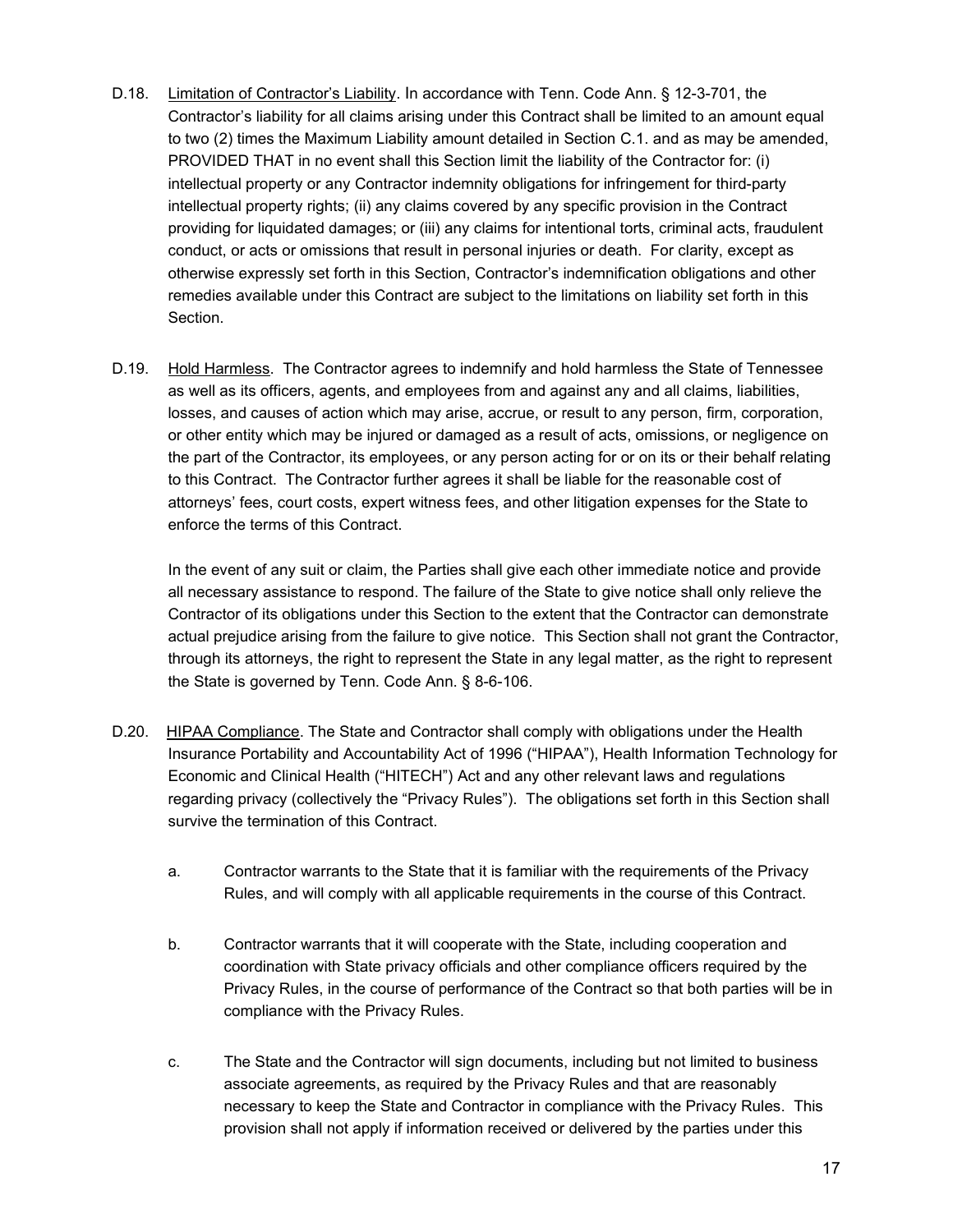Contract is NOT "protected health information" as defined by the Privacy Rules, or if the Privacy Rules permit the parties to receive or deliver the information without entering into a business associate agreement or signing another document.

- d. The Contractor will indemnify the State and hold it harmless for any violation by the Contractor or its subcontractors of the Privacy Rules. This includes the costs of responding to a breach of protected health information, the costs of responding to a government enforcement action related to the breach, and any fines, penalties, or damages paid by the State because of the violation.
- D.21. Tennessee Consolidated Retirement System. Subject to statutory exceptions contained in Tenn. Code Ann. §§ 8-36-801, *et seq*., the law governing the Tennessee Consolidated Retirement System ("TCRS"), provides that if a retired member of TCRS, or of any superseded system administered by TCRS, or of any local retirement fund established under Tenn. Code Ann. §§ 8- 35-101, *et seq.*, accepts State employment, the member's retirement allowance is suspended during the period of the employment. Accordingly and notwithstanding any provision of this Contract to the contrary, the Contractor agrees that if it is later determined that the true nature of the working relationship between the Contractor and the State under this Contract is that of "employee/employer" and not that of an independent contractor, the Contractor, if a retired member of TCRS, may be required to repay to TCRS the amount of retirement benefits the Contractor received from TCRS during the Term.
- D.22. Tennessee Department of Revenue Registration. The Contractor shall comply with all applicable registration requirements contained in Tenn. Code Ann. §§ 67-6-601 – 608. Compliance with applicable registration requirements is a material requirement of this Contract.
- D.23. Debarment and Suspension. The Contractor certifies, to the best of its knowledge and belief, that it, its current and future principals, its current and future subcontractors and their principals:
	- a. are not presently debarred, suspended, proposed for debarment, declared ineligible, or voluntarily excluded from covered transactions by any federal or state department or agency;
	- b. have not within a three (3) year period preceding this Contract been convicted of, or had a civil judgment rendered against them from commission of fraud, or a criminal offense in connection with obtaining, attempting to obtain, or performing a public (federal, state, or local) transaction or grant under a public transaction; violation of federal or state antitrust statutes or commission of embezzlement, theft, forgery, bribery, falsification, or destruction of records, making false statements, or receiving stolen property;
	- c. are not presently indicted or otherwise criminally or civilly charged by a government entity (federal, state, or local) with commission of any of the offenses detailed in section b. of this certification; and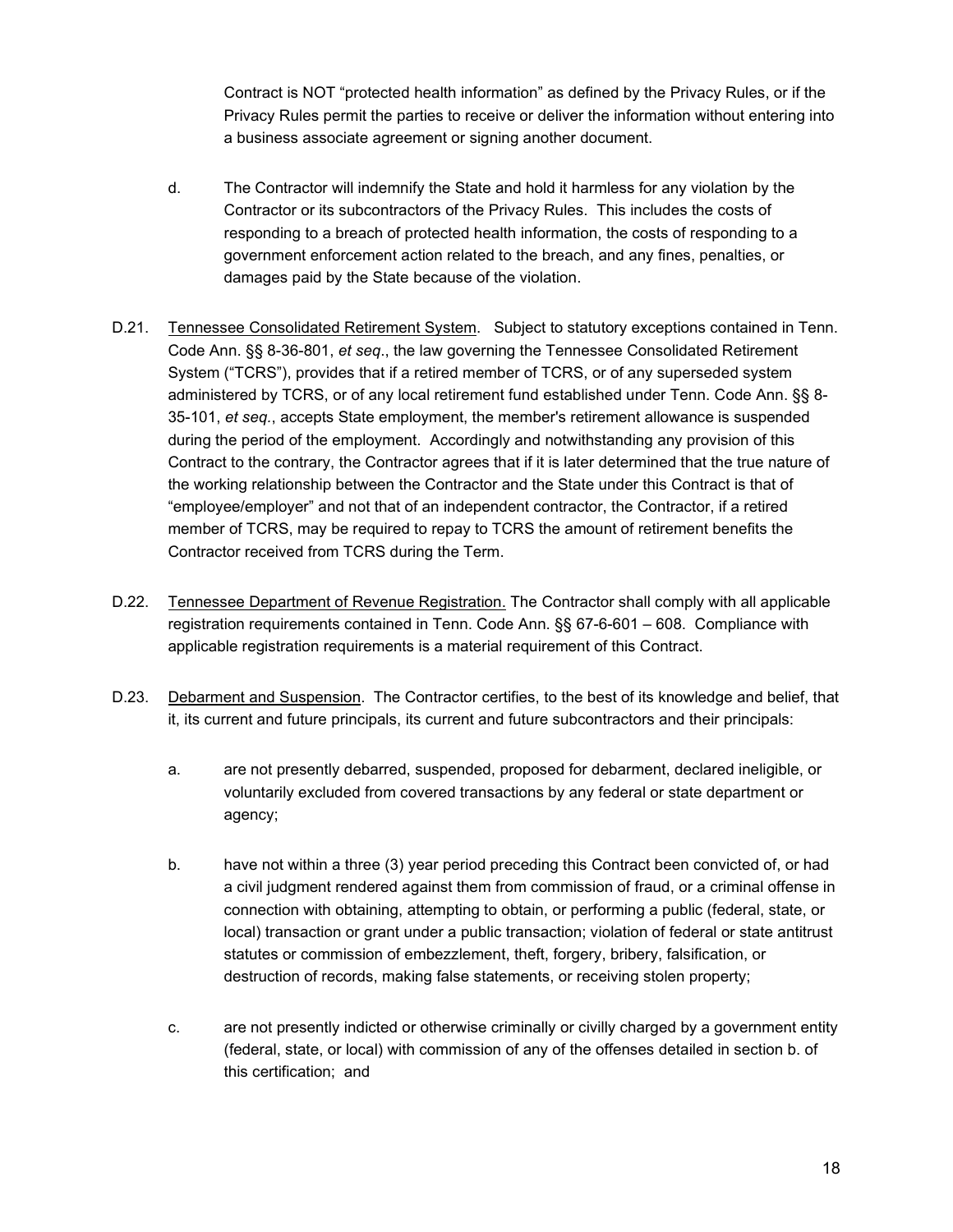d. have not within a three (3) year period preceding this Contract had one or more public transactions (federal, state, or local) terminated for cause or default.

The Contractor shall provide immediate written notice to the State if at any time it learns that there was an earlier failure to disclose information or that due to changed circumstances, its principals or the principals of its subcontractors are excluded, disqualified, or presently fall under any of the prohibitions of sections a-d.

- D.24. Force Majeure. "Force Majeure Event" means fire, flood, earthquake, elements of nature or acts of God, wars, riots, civil disorders, rebellions or revolutions, acts of terrorism or any other similar cause beyond the reasonable control of the Party except to the extent that the non-performing Party is at fault in failing to prevent or causing the default or delay, and provided that the default or delay cannot reasonably be circumvented by the non-performing Party through the use of alternate sources, workaround plans or other means. A strike, lockout or labor dispute shall not excuse either Party from its obligations under this Contract. Except as set forth in this Section, any failure or delay by a Party in the performance of its obligations under this Contract arising from a Force Majeure Event is not a default under this Contract or grounds for termination. The non-performing Party will be excused from performing those obligations directly affected by the Force Majeure Event, and only for as long as the Force Majeure Event continues, provided that the Party continues to use diligent, good faith efforts to resume performance without delay. The occurrence of a Force Majeure Event affecting Contractor's representatives, suppliers, subcontractors, customers or business apart from this Contract is not a Force Majeure Event under this Contract. Contractor will promptly notify the State of any delay caused by a Force Majeure Event (to be confirmed in a written notice to the State within one (1) day of the inception of the delay) that a Force Majeure Event has occurred, and will describe in reasonable detail the nature of the Force Majeure Event. If any Force Majeure Event results in a delay in Contractor's performance longer than forty-eight (48) hours, the State may, upon notice to Contractor: (a) cease payment of the fees for the affected obligations until Contractor resumes performance of the affected obligations; or (b) immediately terminate this Contract or any purchase order, in whole or in part, without further payment except for fees then due and payable. Contractor will not increase its charges under this Contract or charge the State any fees other than those provided for in this Contract as the result of a Force Majeure Event.
- D.25. State and Federal Compliance. The Contractor shall comply with all State and federal laws and regulations applicable to Contractor in the Contractor's performance of this Contract.
- D.26. Governing Law. This Contract shall be governed by and construed in accordance with the laws of the State of Tennessee, without regard to its conflict or choice of law rules. The Tennessee Claims Commission or the state or federal courts in Tennessee shall be the venue for all claims, disputes, or disagreements arising under this Contract. The Contractor acknowledges and agrees that any rights, claims, or remedies against the State of Tennessee or its employees arising under this Contract shall be subject to and limited to those rights and remedies available under Tenn. Code Ann. §§ 9-8-101 - 408.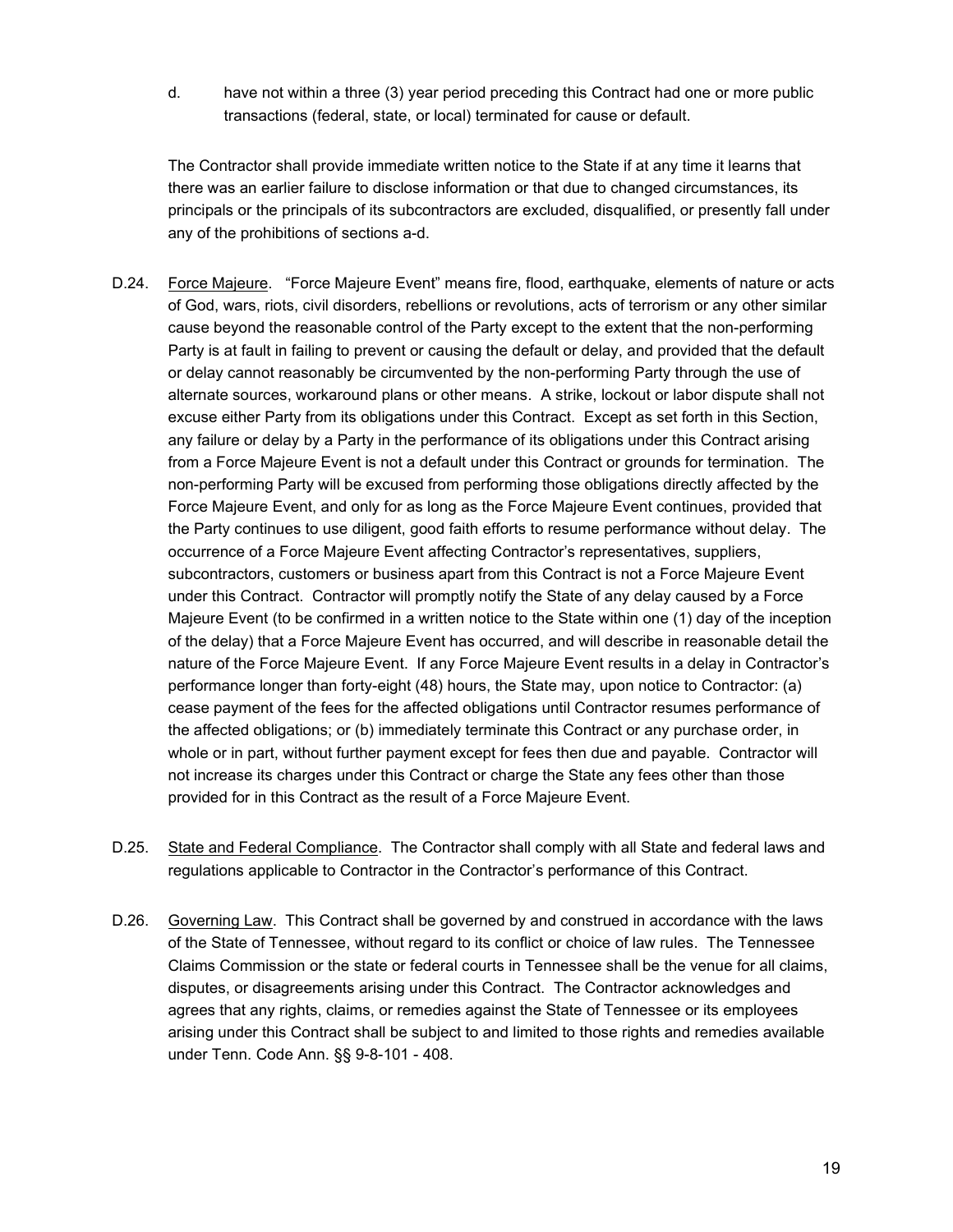- D.27. Entire Agreement. This Contract is complete and contains the entire understanding between the Parties relating to its subject matter, including all the terms and conditions of the Parties' agreement. This Contract supersedes any and all prior understandings, representations, negotiations, and agreements between the Parties, whether written or oral.
- D.28. Severability. If any terms and conditions of this Contract are held to be invalid or unenforceable as a matter of law, the other terms and conditions of this Contract shall not be affected and shall remain in full force and effect. The terms and conditions of this Contract are severable.
- D.29. Headings. Section headings of this Contract are for reference purposes only and shall not be construed as part of this Contract.
- D.30. Incorporation of Additional Documents. Each of the following documents is included as a part of this Contract by reference. In the event of a discrepancy or ambiguity regarding the Contractor's duties, responsibilities, and performance under this Contract, these items shall govern in order of precedence below:
	- a. any amendment to this Contract, with the latter in time controlling over any earlier amendments;
	- b. this Contract with any attachments or exhibits (excluding the items listed at subsections c. through f., below), which includes Attachment A;
	- c. any clarifications of or addenda to the Contractor's proposal seeking this Contract;
	- d. the State solicitation, as may be amended, requesting responses in competition for this Contract;
	- e. any technical specifications provided to proposers during the procurement process to award this Contract; and
	- f. the Contractor's response seeking this Contract.
- D.31. Iran Divestment Act. The requirements of Tenn. Code Ann. § 12-12-101, *et seq*., addressing contracting with persons as defined at Tenn. Code Ann. §12-12-103(5) that engage in investment activities in Iran, shall be a material provision of this Contract. The Contractor certifies, under penalty of perjury, that to the best of its knowledge and belief that it is not on the list created pursuant to Tenn. Code Ann. § 12-12-106.
- D.32. Insurance. Contractor shall maintain insurance coverage as specified in this Section. The State reserves the right to amend or require additional insurance coverage, coverage amounts, and endorsements required under this Contract. The State reserves the right to require complete copies of all required insurance policies, including endorsements required by these specifications, at any time. If Contractor loses insurance coverage, fails to renew coverage, or for any reason becomes uninsured during the Term, Contractor shall immediately notify the State.

**The insurance obligations under this Contract shall be: 1—all the insurance coverage and policy limits carried by or available to the Contractor; or 2—the minimum insurance coverage requirements and policy limits shown in this Contract; whichever is greater. Any insurance proceeds or policies in excess of or broader than the**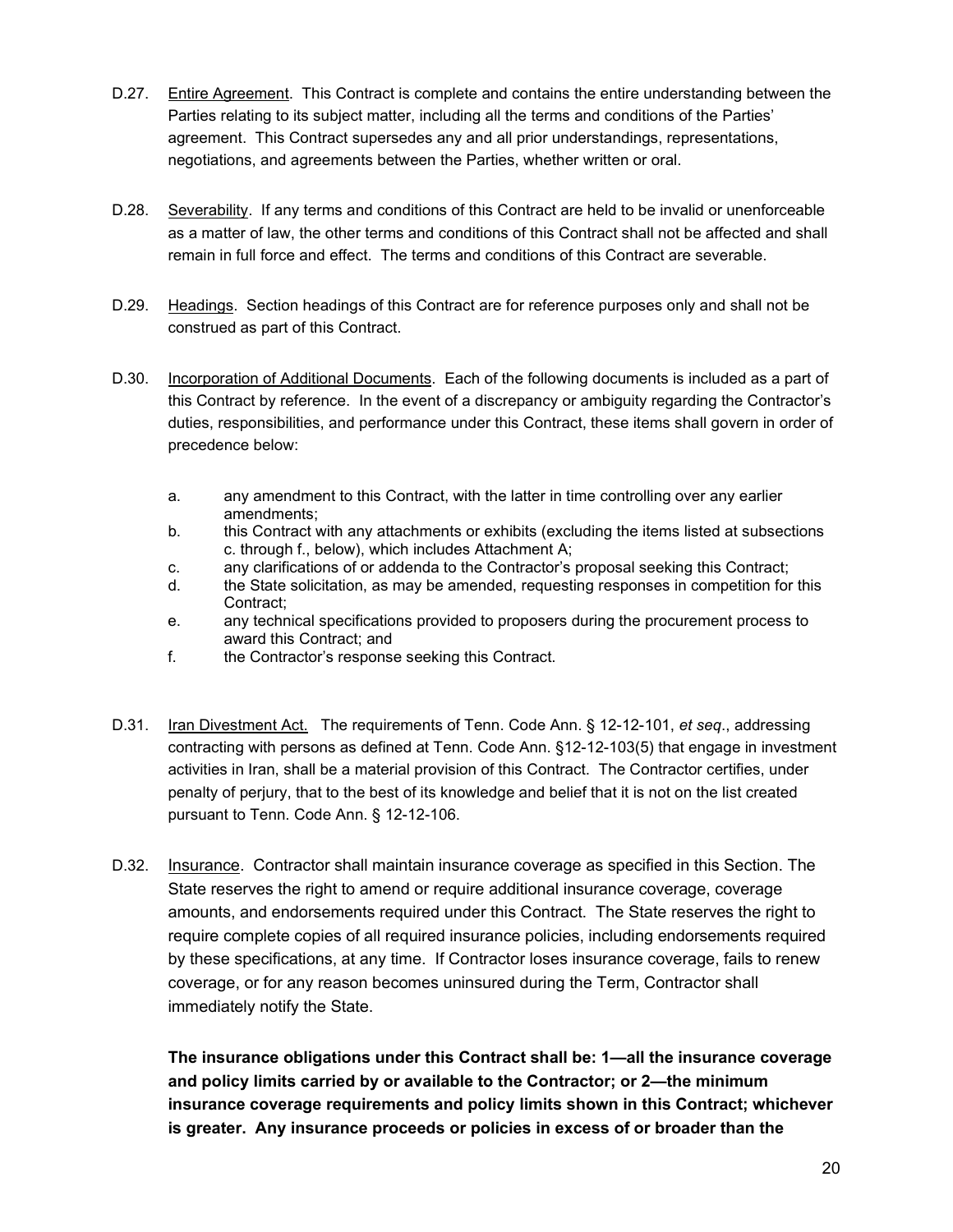**minimum required coverage and minimum required policy limits, which are applicable to a given loss, shall be available to the State. No representation is made that the minimum insurance requirements of the Contract are sufficient to cover the obligations of the Contractor under this Contract. The Contractor shall obtain and maintain, at a minimum, the following insurance coverage(s) and policy limits.**

### a. Automobile Liability Insurance

1) In the event that the Contractor (1) owns, leases, or otherwise operates an automotive vehicle and (2) intends to use such vehicle in furtherance of their Contractual duties or for regular or periodic transportation onto State property for the purposes of performing the Contractor's duties under the Terms of this Contract, then the Contractor shall provide to the State proof of the Contractor's automobile liability insurance policy. Such automobile liability insurance policy shall maintain limits not less than the minimum liability limits established by the relevant authority under which said vehicle is licensed. Such verification is required whether or not the State intends to reimburse the Contractor for mileage.

2) If the Contractor DOES NOT (1) own, lease, or otherwise operate an automotive vehicle or (2) WILL NOT operate or otherwise employ a personal vehicle in furtherance of their contractual duties or for regular or periodic transportation onto State property for the purposes of performing the Contractor's duties under the Terms of this Contract, then the Contractor shall provide to the State a letter signed by the Contractor certifying as to the above. In the event that such situation changes over the course of the Term of this Contract as described in provision 1) above, the Contractor shall inform the State and provide proof of automobile liability insurance before such time as the Contractor shall use such vehicle in furtherance of their Contractual duties or for regular or periodic transportation onto State property for the purposes of performing the Contractor's duties under the Terms of this Contract.

- D.33. Major Procurement Contract Sales and Use Tax. Pursuant to Tenn. Code Ann. § 4-39-102 and to the extent applicable, the Contractor and the Contractor's subcontractors shall remit sales and use taxes on the sales of goods or services that are made by the Contractor or the Contractor's subcontractors and that are subject to tax.
- D.34. Confidentiality of Records. Strict standards of confidentiality of records and information shall be maintained in accordance with applicable state and federal law. All material and information, regardless of form, medium or method of communication, provided to the Contractor by the State or acquired by the Contractor on behalf of the State that is regarded as confidential under state or federal law shall be regarded as "Confidential Information." Nothing in this Section shall permit Contractor to disclose any Confidential Information, regardless of whether it has been disclosed or made available to the Contractor due to intentional or negligent actions or inactions of agents of the State or third parties. Confidential Information shall not be disclosed except as required or permitted under state or federal law. Contractor shall take all necessary steps to safeguard the confidentiality of such material or information in conformance with applicable state and federal law.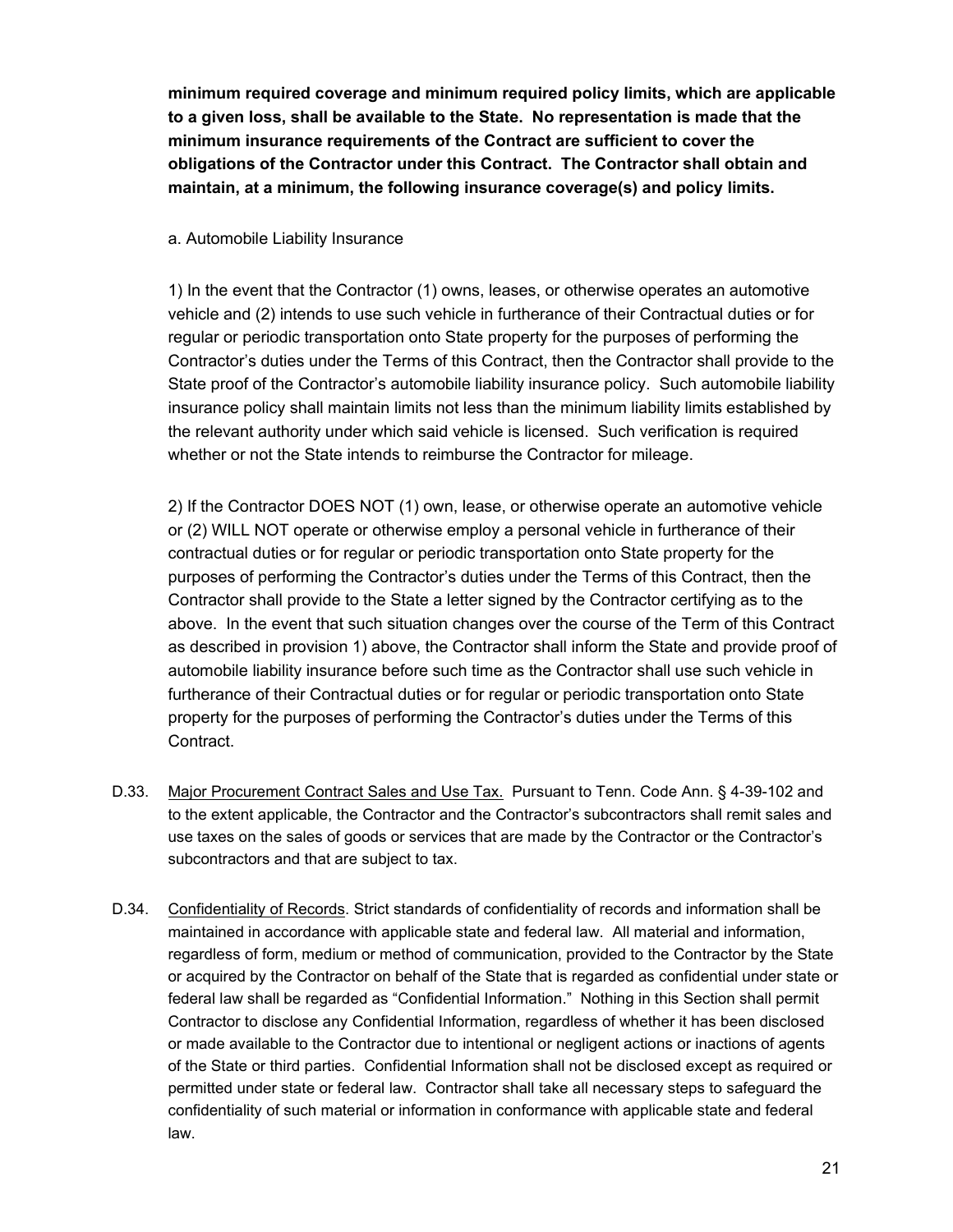The obligations set forth in this Section shall survive the termination of this Contract.

### **E. SPECIAL TERMS AND CONDITIONS:**

- E.1. Conflicting Terms and Conditions. Should any of these special terms and conditions conflict with any other terms and conditions of this Contract, the special terms and conditions shall be subordinate to the Contract's other terms and conditions.
- E.2. State Ownership of Goods. The State shall have ownership, right, title, and interest in all goods provided by Contractor under this Contract including full rights to use the goods and transfer title in the goods to any third parties.
- E.3. State Furnished Property. The Contractor shall be responsible for the correct use, maintenance, and protection of all articles of nonexpendable, tangible personal property furnished by the State for the Contractor's use under this Contract. Upon termination of this Contract, all property furnished by the State shall be returned to the State in the same condition as when received, less ordinary wear and tear. Should the property be destroyed, lost, or stolen, the Contractor shall be responsible to the State for the fair market value of the property at the time of loss.

#### **IN WITNESS WHEREOF,**

**CONTRACTOR LEGAL ENTITY NAME:**

**CONTRACTOR SIGNATURE DATE**

**PRINTED NAME AND TITLE OF CONTRACTOR SIGNATORY (above)** 

**TENNESSEE DEPARTMENT OF EDUCATION:**